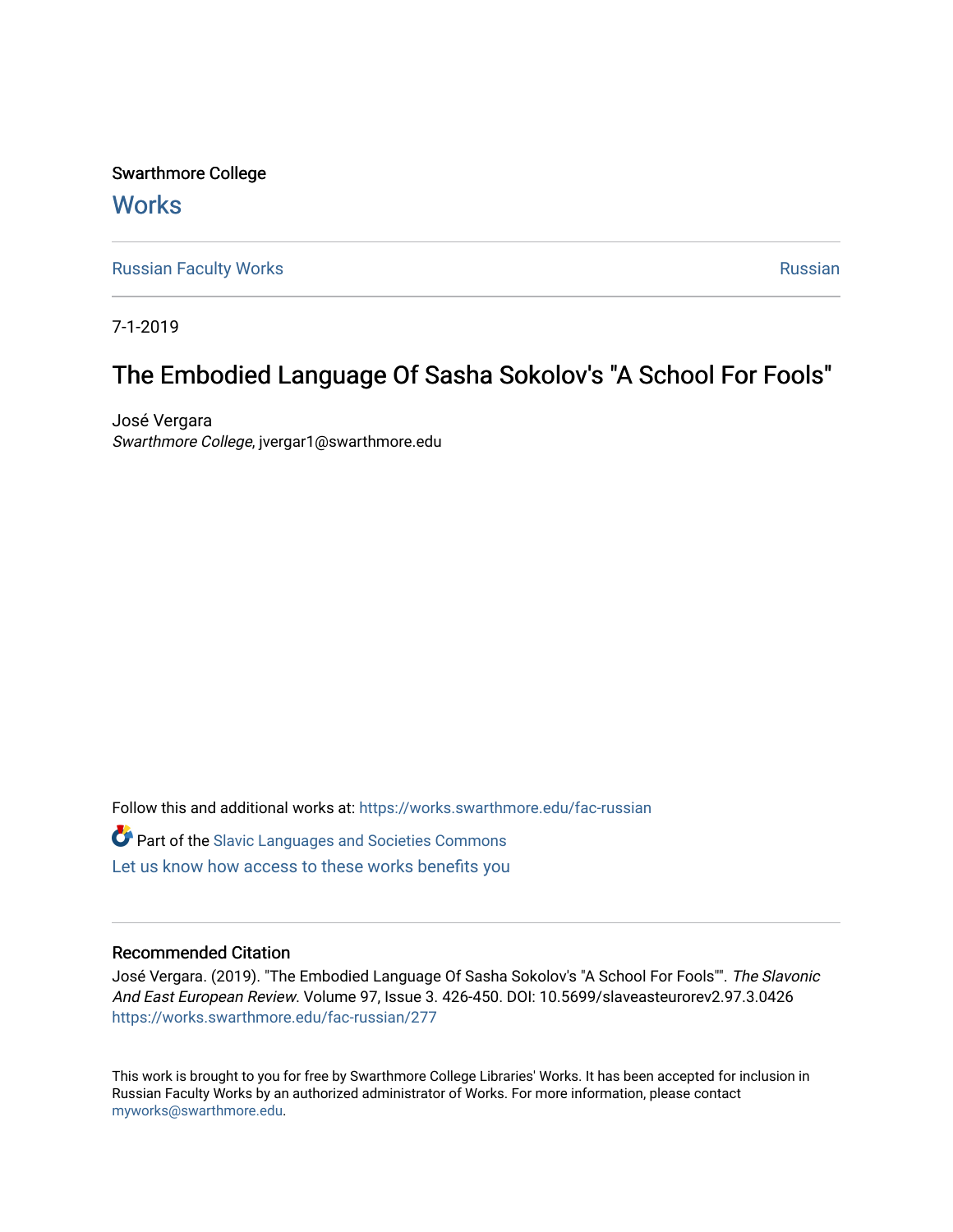# The Embodied Language of Sasha Sokolov's *A School for Fools*

# JOSÉ VERGARA

Much has been made of the language in Sasha Sokolov's first novel, *Shkola dlia durakov* (*A School for Fools*, 1976), but less has been said about *how* we read his protagonist's words. Are they his thoughts alone or something more? What is the relationship between what he says and what he thinks? What, in fact, are we seeing on the pages in front of us: text, speech or some combination thereof? How we describe Sokolov's book as a text directly impacts our interpretations in what feels like an unusual way. This phenomenon especially pertains to the narration, which consists of an exchange between Student So-and-So's (*uchenik takoi-to*) two personalities, a kind of catechism enacted by a man of indeterminate age evidently suffering from dissociative identity disorder and schizophrenia.<sup>1</sup>

The Student's narrative, which also includes occasional intrusions by an authorial figure, has been called many things, from 'a brilliant literary

José Vergara is Visiting Assistant Professor of Russian at Swarthmore College.

I would like to express my gratitude to Sibelan Forrester, Sabina Amanbayeva, Anthony Qualin, Sergey Karpukhin, the editors at *SEER* and my anonymous readers for their insightful feedback at various stages. Special thanks are also due to the University of California-Santa Barbara Special Collections staff for their help and expertise. This research trip was made possible by the Swarthmore College Research Fund. Unless otherwise noted, translations are my own.

<sup>1</sup> While Sokolov does not factor into her study, Rebecca Reich has recently analysed how 'dissenters [of Sokolov's era] used their narratives to depathologize themselves and pathologize both society and the state' in the Soviet Union. 'Defining madness in abstract literary terms', she writes, 'enabled dissidents and dissenting writers to both expose and reshape a longstanding cultural association between creativity and insanity. Even as many dissenters accused the state of abusing this association to pathologize *inakomyslie* [dissent], it was precisely by portraying the Soviet Union as a madhouse replete with deluded artists of reality that many dissenters depathologized themselves'. Rebecca Reich, *State of Madness: Psychiatry, Literature, and Dissent after Stalin*, DeKalb, IL, 2018, pp. 5–6, 15. Although Sokolov largely downplays the political dimensions of his works, it might be said that he engages in similar tactics as those described by Reich.

*Slavonic and East European Review*, 97, 3, 2019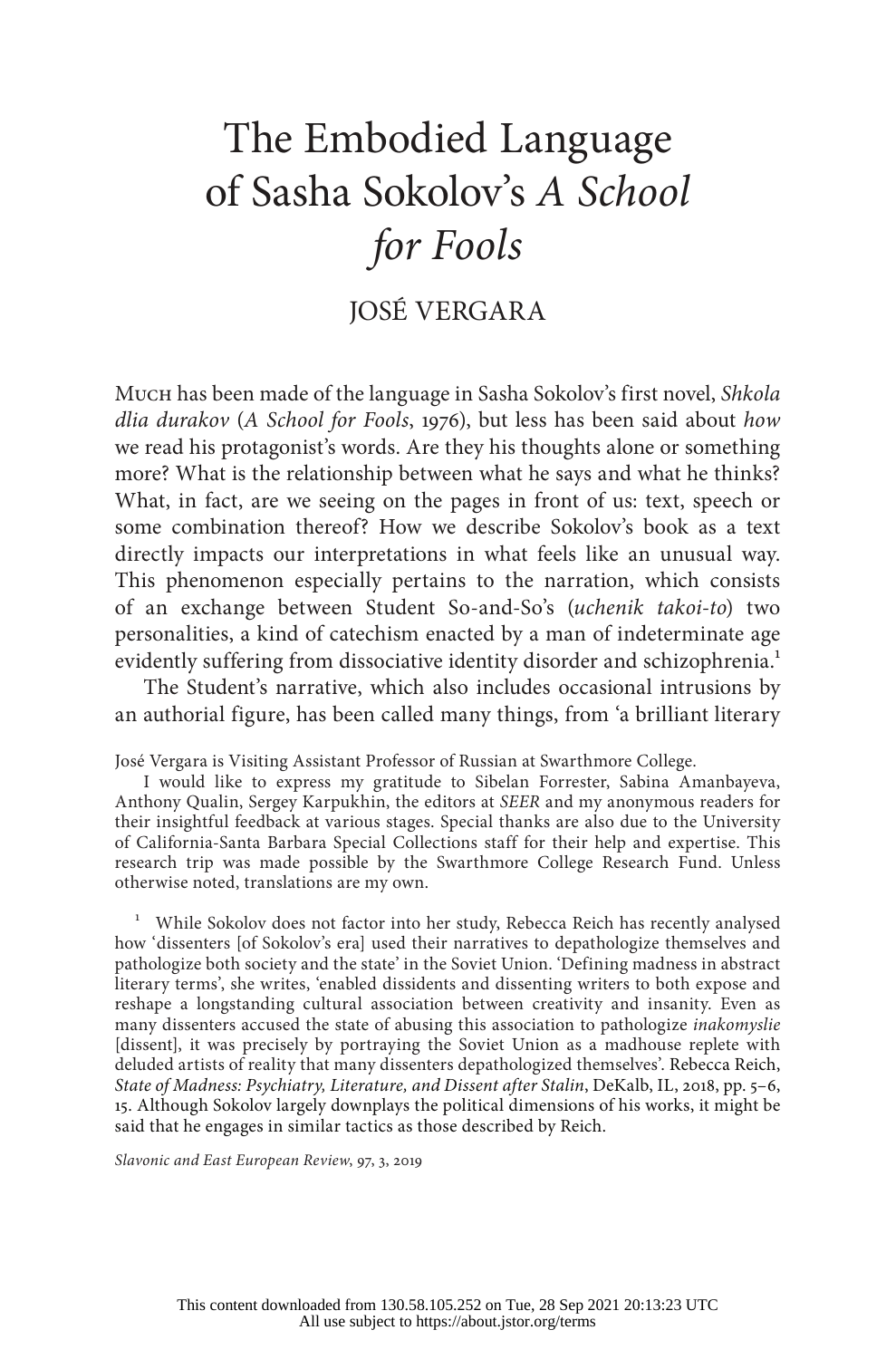performance showing the possibilities and capacities of artistic imagination at work' (Alexander Boguslawski) to the problematic 'crazy talk' of the narrator (Cynthia Simmons).<sup>2</sup> Some, like Vladimir Bondarenko, have proposed that Sokolov relays his hero's 'speech' and 'broken glimmers of consciousness', while others emphasize his use of 'stream of consciousness' in what Fred Moody calls 'exchanges and arguments between the two voices'.3 The author of a fascinating unsigned review produced in the USSR and published by the *Russian Language Journal* in 1977 describes it as follows: 'A dialogue between the author and the hero, "Student So-and-So", and, ultimately, a central dialogue between "Student So-and-So" and the very same "Student So-and-So" that is held in the bifurcated consciousness of the main hero.'4 These assorted descriptions highlight how critics and reviewers have typically rendered *A School for Fools* in either of two limited ways: as an oral conversation or as the Student's thoughts themselves. These readings, in turn, have given shape to our own approaches more than forty years after its first appearance.

<sup>2</sup> Alexander Boguslawski, 'Sokolov's *A School for Fools*: An Escape from Socialist Realism', *The Slavic and East European Journal*, 27, 1983, 1, pp. 91–97 (p. 91). Cynthia Simmons, *Their Father's Voice: Vassily Aksyonov, Venedikt Erofeev, Eduard Limonov, and* 

<sup>3</sup> Vladimir Bondarenko, *Zhivi opasno*, Moscow, 2006, p. 511, and Fred Moody, 'Madness and the Pattern of Freedom in Sasha Sokolov's *A School for Fools*', *Russian Literature Triquarterly*, 16, 1979, pp. 7–32 (p. 9). On various iterations of the term 'stream of consciousness' in relation to *School for Fools*, see Richard C. Borden, *The Art of Writing Badly: Valentin Kataev's Mauvism and the Rebirth of Russian Modernism*, Evanston, IL, 1999, p. 313; Erzsébet Vári, '"Literatura […] — iskusstvo obrashcheniia so slovom": Zametki o povesti "Shkola dlia durakov" Sashi Sokolova', *Studia Slavica Academiae Scientiarum Hungaricae*, 47, 2002, pp. 427–50 (p. 428); D. Barton Johnson, 'A Structural Analysis of Sasha Sokolov's *School for Fools*: A Paradigmatic Novel', in Henrik Birnhaum and Thomas Eekman (eds), *Fiction and Drama in Eastern and Southeastern Europe: Evolution and Experiment in the Postwar Period*, Columbus, OH, 1980, pp. 207–37, (p. 221); Mark Lipovetsky, *Russian Postmodernist Fiction: Dialogue with Chaos*, Armonk, NY, 1999, pp. 88, 90; Vladimir Tumanov, 'A Tale Told by Two Idiots: Krik idiota v "Shkole dlia durakov" S. Sokolova i v "Shume i iarosti" U. Folknera', *Russian Language Journal*, 48, 1994, 159–61, pp. 137–54 (p. 138), and Moody, 'Madness', p. 9. Some of his earliest readers, too, found this phrase to be the most apt in describing Sokolov's book. None other than the distinguished scholar of Russian culture Simon Karlinsky, for instance, writes in an unpublished letter responding to Ardis publisher Carl Proffer's request for an advertising blurb: 'While it *is* a new experience to read that kind of Joycean stream-of-consciousness prose in Russian, I happen to have a built-in aversion to literary works dealing with split personalities.' Santa Barbara, UC Santa Barbara Special Research Collections (hereafter, UCSB SRC), Sasha Sokolov Collection, box 4, folder 6, letter from Simon Karlinsky to Carl Proffer, 5 January 1976. 4 Anonymous, 'ŠKOLA DLJA DURAKOV by Saša Sokolov', *Russian Language Journal*,

31, 1977, 108, pp. 188–93 (p. 189).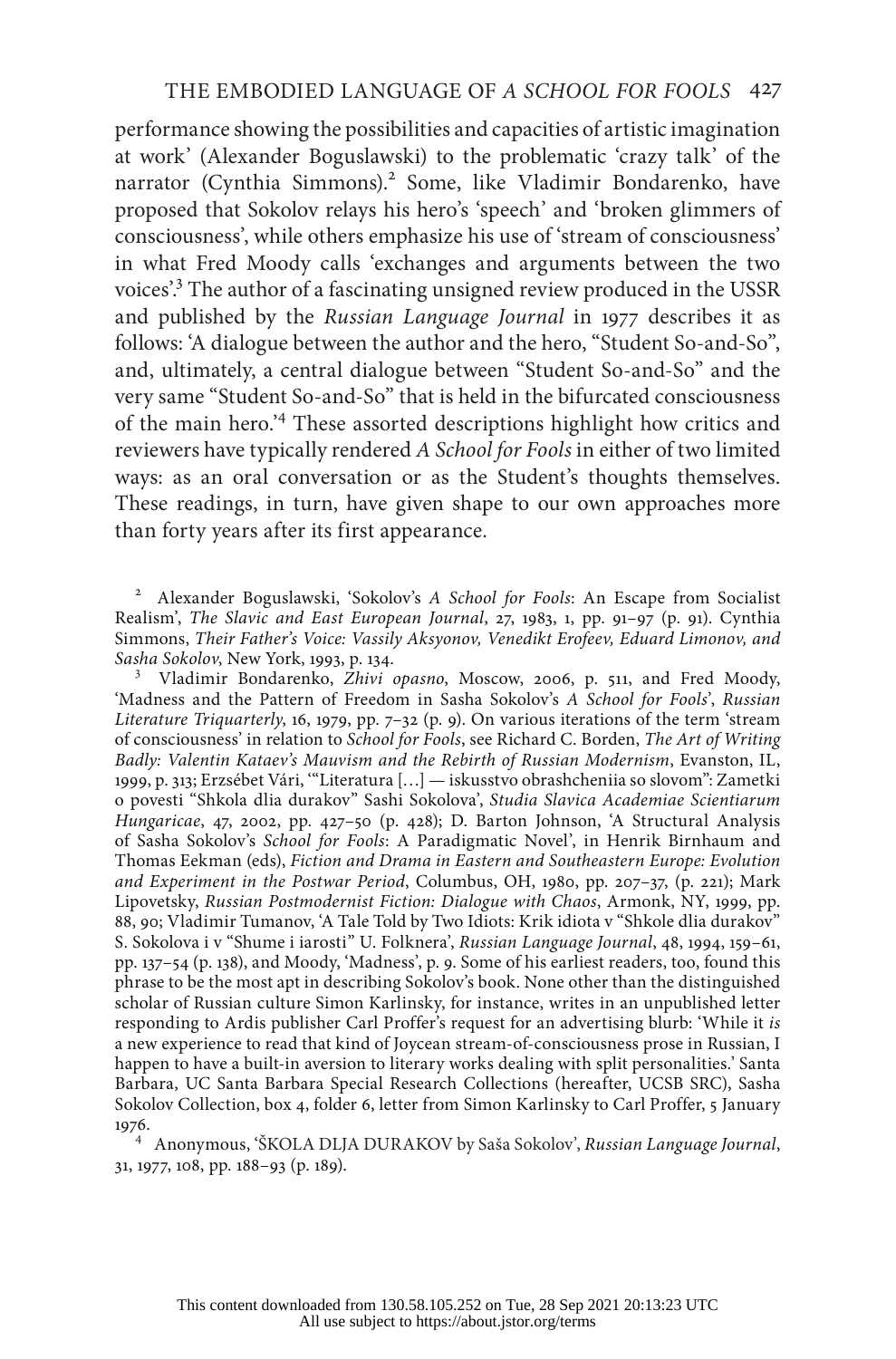An alternative, which, to be sure, has not been entirely lost on past commentators, instead involves viewing the Student's discourse as a written document. As Richard Borden explains, both character and author paradoxically 'speak (or write) in the exact same voice (or style)', while their relationship functions as 'parodic play with an aesthetics of graphomania'.<sup>5</sup> *A School for Fools*' ending underscores this approach when the hero and purported author head out together to buy additional paper to continue the story before the reader's eyes. No matter how one splits the Student's story, it cannot be that the novel is *both* a written and oral narrative. The line dividing speech and writing is a fuzzy one in *A School for Fools*, yet it makes all the difference, influencing as it does how we understand Student So-and-So's story.

In her monograph, *The Prose of Sasha Sokolov: Reflections on/of the Real*, Elena Kravchenko considers this problem from a related angle. She claims that 'reflection and language, as one of its forms, signifies or creates reality in/through Sokolov's three novels. Fading away into its reflection, reality, paradoxically, finds its essence and substance: it becomes real'.<sup>6</sup> Relying on a number of theories, Kravchenko argues that 'memory, instead of retrieving the past, signifies it [that is, memory], and […] language, instead of expressing reality, engenders it'.7 Language, she continues, becomes the only constant in Sokolov's novel; it reflects itself through character doubles, word echoes and structural parallels. This interplay between the reflection and refraction of countless pieces in the novel make up its so-called reality.

While Kravchenko rightly emphasizes the auto-reflective nature of *A School for Fools*, I maintain that Sokolov's methods extend to additional elements of his book. The present article investigates how the author plays with visual cues, such as punctuation and capitalization, that are typical of a written text (as opposed to speech or thought), along with readerly habits. He does so in order to craft his tale about language coming into being and thought materializing on the page in concrete form. The novel's reality, in other words, manifests through language. It is a devious brand of narration that aims to mask its written qualities, even as it delights in the nearly limitless possibilities that language affords. Furthermore, in the third part of the article, I examine how Sokolov deploys related body imagery that operates on a metaliterary level to accentuate this relationship between

<sup>5</sup> Borden, *The Art of Writing Badly*, p. 317.<br><sup>6</sup> Elena Kravchenko, *The Prose of Sasha Sokolov: Reflections on/of the Real*, London, 2013, p. 2. <sup>7</sup> Ibid., p. 12.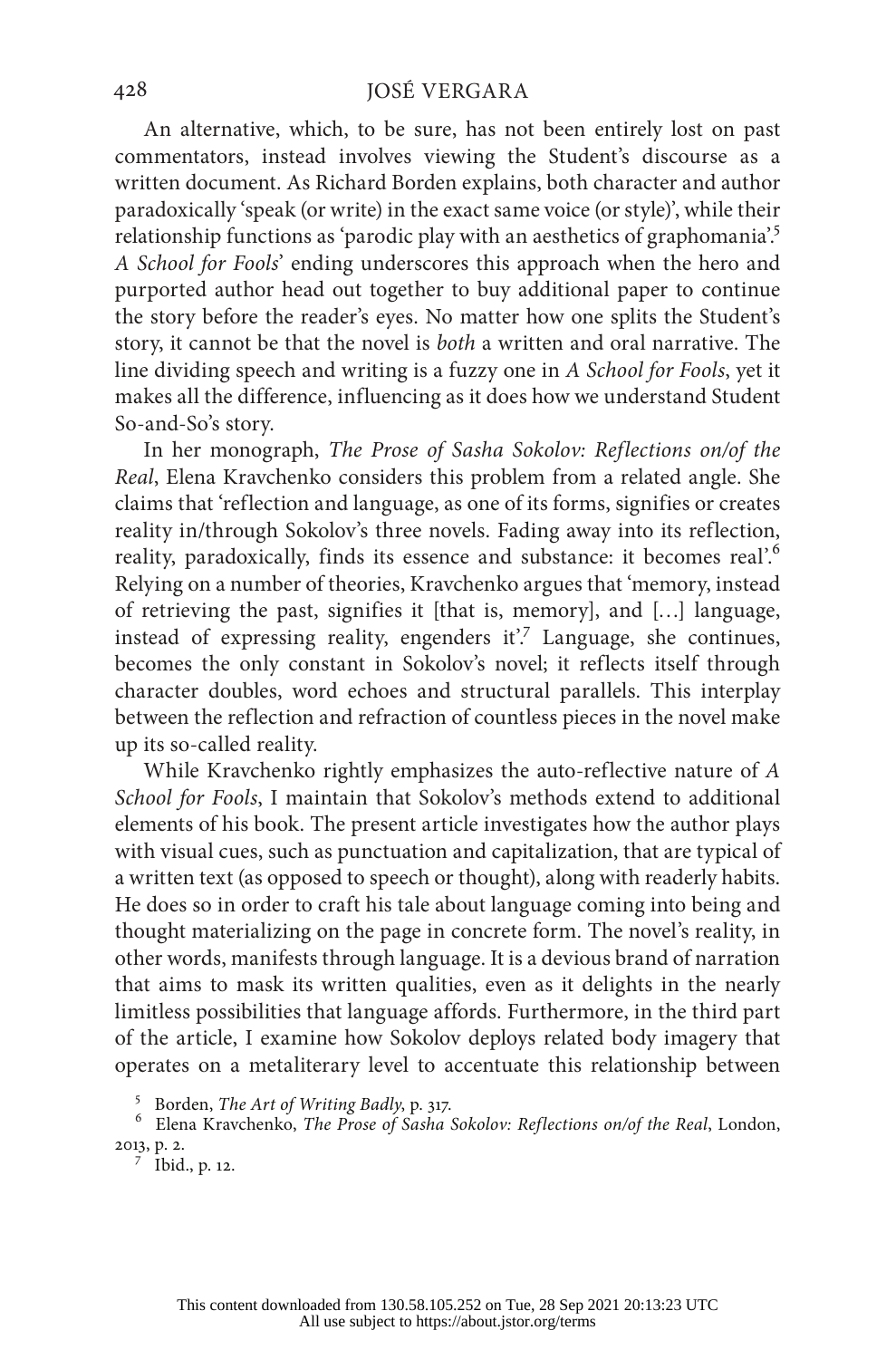physicality and writing, thereby giving form, as it were, to its true hero: language. The visual markers and imagery work in tandem to bridge the gap separating the ephemeral and the corporeal, the immaterial and the material, that Sokolov stresses in various ways throughout his short book.

On the one hand, the text accentuates its written qualities in subtle ways by having the reader grapple with the difference between internal and spoken discourse and its transcription upon the page. In a closely related manner, this body imagery reinforces the same idea: that the novel comments upon itself and its composition. In a text where there are no characters who can be said to exist in a conventional sense, the author proclaims the supremacy of the written word as his guiding narrative principle through these subtle techniques. Without language, Sokolov suggests, there is neither consciousness, nor life, and therefore language is more than simply a representation of reality. In short, *A School for Fools*' metafictional components, expressed both through style and image, accumulate to craft a novel in which the written word occupies the central position as hero and narrative.

# *Logocentrism, the stream of consciousness and other metaphors in 'A School for Fools'*

All three of Sokolov's books are notoriously difficult to summarize, each in its own way. *A School for Fools* established this pattern by breaking with many norms of fiction. The writer's debut novel lacks a clear chronological plot. Perhaps reflecting the hero's condition as a (young?) man with mental issues, numerous characters are also imbued with different personas. The action mostly takes place either at the Student's dacha community or at his school, where his teacher, Savl/Pavel Norvegov, works. His parents, who go unnamed, act as foils, particularly his father who makes Student So-and-So copy propagandistic articles from Soviet newspapers as a cruel re-education. The hero also spends his time pining for Veta Akatova, a teacher and the daughter of a scientist who lives nearby.

But all is not so simple. Student So-and-So allegedly suffers from a disease that makes him (or, read more positively, permits him) to travel in time. Instead of experiencing time as a linear progression, he imagines a simultaneity, in which he can drop his consciousness into any moment of his life. The practical effect of this condition, allegedly inherited from his grandmother, upon the novel is that contradictory situations can coincide. For instance, after several exchanges shared by the Student and Norvegov, it is finally revealed that his mentor has died at some earlier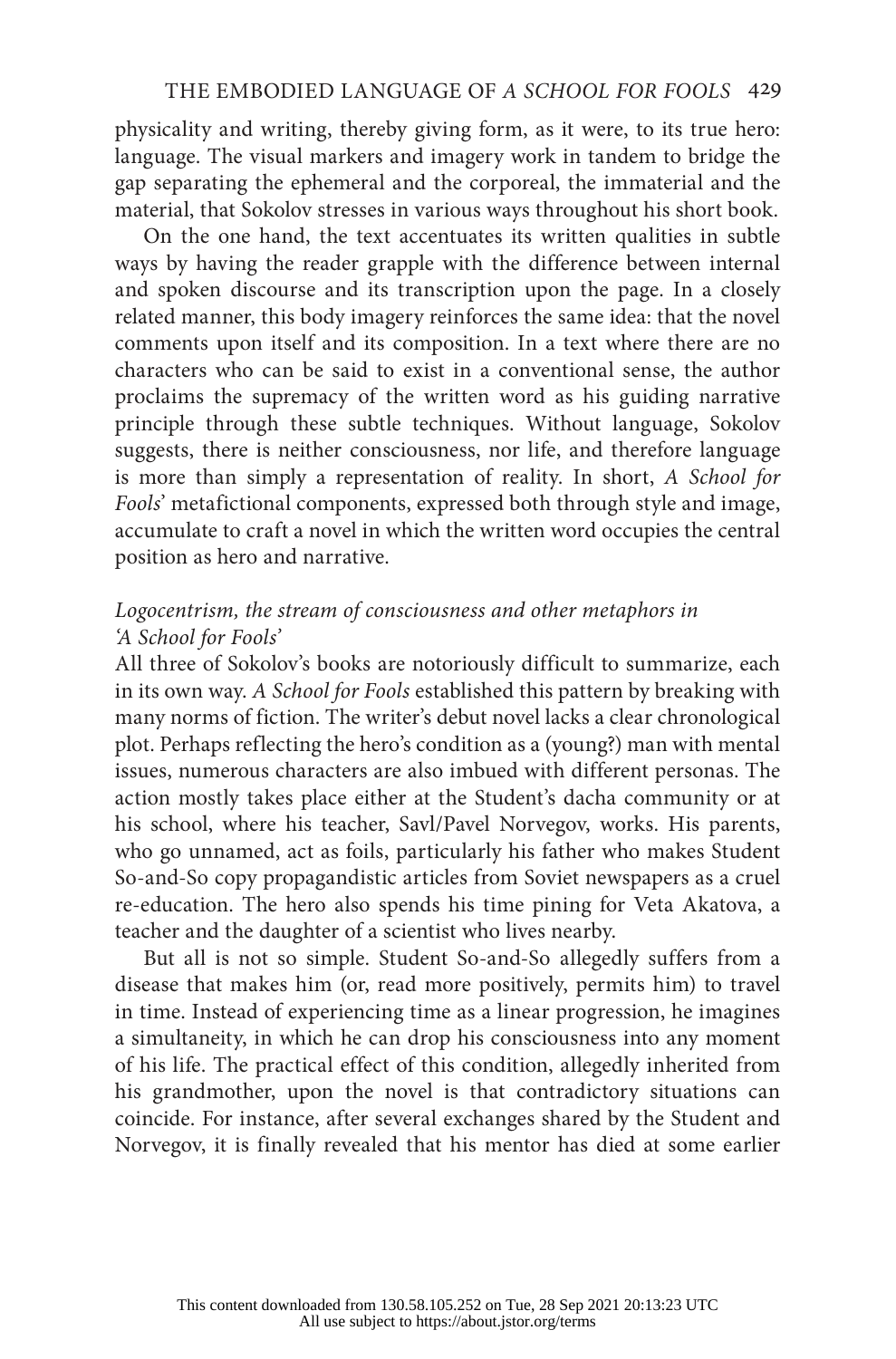point. Elsewhere, Student So-and-So's conversations with Veta's father morph into encounters with Leonardo da Vinci. Chapter Two of the novel likewise breaks readers' expectations as the narrative shifts away from Student So-and-So and is dispersed among twelve short vignettes. These stories take place in the same general location as the rest of *A School for Fools*, as evidenced by overlapping characters, settings and circumstances, but the change can be quite disorienting. (I will return to the function of this curious chapter below.)

It is within this atypical novel that Sokolov engages in his revolution of the word. Before examining how the author uses written and spoken discourses against each other, it would be worth considering in more detail what has led so many critics to view it as a product of the stream-ofconsciousness style, which prioritizes the Student's narrative as speech or thought, rather than as the written text it purports to be. Such a reading is not necessarily wrong; it simply implies that the book itself has prompted a collective response among readers, both early and more recent.

The obvious paradox, of course, is that all thought becomes writing when depicted on the page. Sokolov's *School* is by its definition written and literary, so playing with speech and thought can be no more than a device, albeit a powerful one, that has shaped many readings. Nonetheless, within this literary framework we may delineate the differences — in organization, structure and spontaneity — between speech/thought (that is, stream of consciousness) and writing (traditional written discourse). Here, I take speech as a generally spontaneous act that is dependent upon the subject's shifting mindset and is opposed to the outwardly more structured phenomenon of writing. In Sokolov's novel, the latter appears to be inflected with the ostensibly chaotic quality of thought and speech, particularly as the writer's tactics, which I discuss further below, help mask this feature of the text. On a narratological level, the question of speech vs. writing is further complicated by the shimmering quality of the narrator. It is not entirely clear, after all, who does the thinking, speaking, or writing in the novel. Thus, the argument for or against stream of consciousness in turn becomes decidedly problematic. If the narrator(s) write(s) things down right away while composing the text, then there is no question of an external filter; but if the narrator(s) think or speak and then the implied author transcribes everything and in doing so shapes him/ them, then it is an entirely different matter. Sokolov moreover thwarts any easy interpretation by inserting a stand-in into the work, the figure who identifies himself as 'the author' and as the Student's creator. I propose that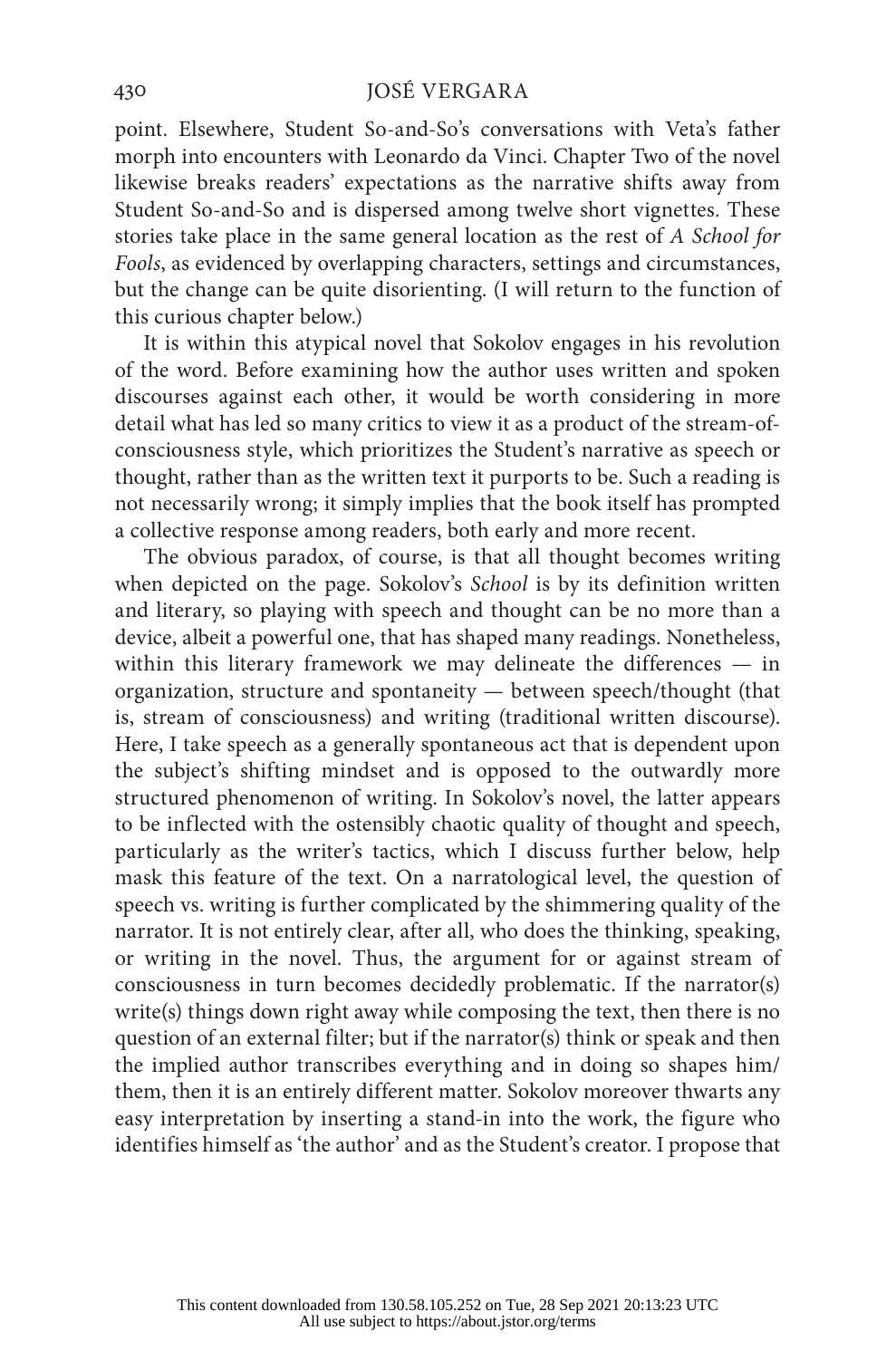what appears to be the spoken words or thoughts of Student So-and-So and the author are actually a transcription, one that is contingent on the act of writing for the creation of meaning and therefore the life within the novel's fictional space. There is no existence or presence in Sokolov's world without the medium of written language, despite critics' tendency to focus on the mental or verbal. Indeed, the Student's condition demonstrates how the externalization of his mind through writing recovers (or produces) the book's reality. It is important, then, that we consider what expectations we bring to *A School for Fools* as we open its pages.

At play in a number of these aforementioned interpretations might be an example of what Jacques Derrida called logocentrism, the tendency in Western thought to view language (*logos*, Greek for speech, thought) as an embodiment of external reality. Responding to such diverse figures as Plato, Rousseau and Saussure, in his first book, *De la grammatologie* (*Of Grammatology*, 1967), Derrida maintains that due to its perceived proximity to original thought, or, in other words, its ability to be expressed without the means of any tools, speech was often taken to be a purer type of discourse by various thinkers. The written word, on the other hand, is considered a signifier of a signifier, removed to a second degree from external reality, an 'absence' rather than a 'presence', and therefore somehow intrinsically less than speech:

Even when the thing, the 'referent', is not immediately related to the logos of a creator God where it began by being the spoken/thought sense, the signified has at any rate an immediate relationship within the logos in general (finite or infinite), and a mediated one with the signifier, that is to say with the exteriority of writing.<sup>8</sup>

It is no wonder then that the impulse to associate the Student's narrative with his thoughts or his conversation with himself and with the authorial figure dominates critical accounts of Sokolov's book. If we assume the narrative to be his thoughts or vocalized words, it feels as if we have given firmer shape to the Student, understood him better in a sense, as thought or speech would appear to be direct incarnations of his true nature. Writing and speech, Derrida counters, are no different in their status as tools of signification. They both remain signs that refer to other signs.

<sup>8</sup> Jacques Derrida, *Of Grammatology*, trans. Gayatri Chakravorty Spivak, Baltimore, MD, 1997, pp. 14–15.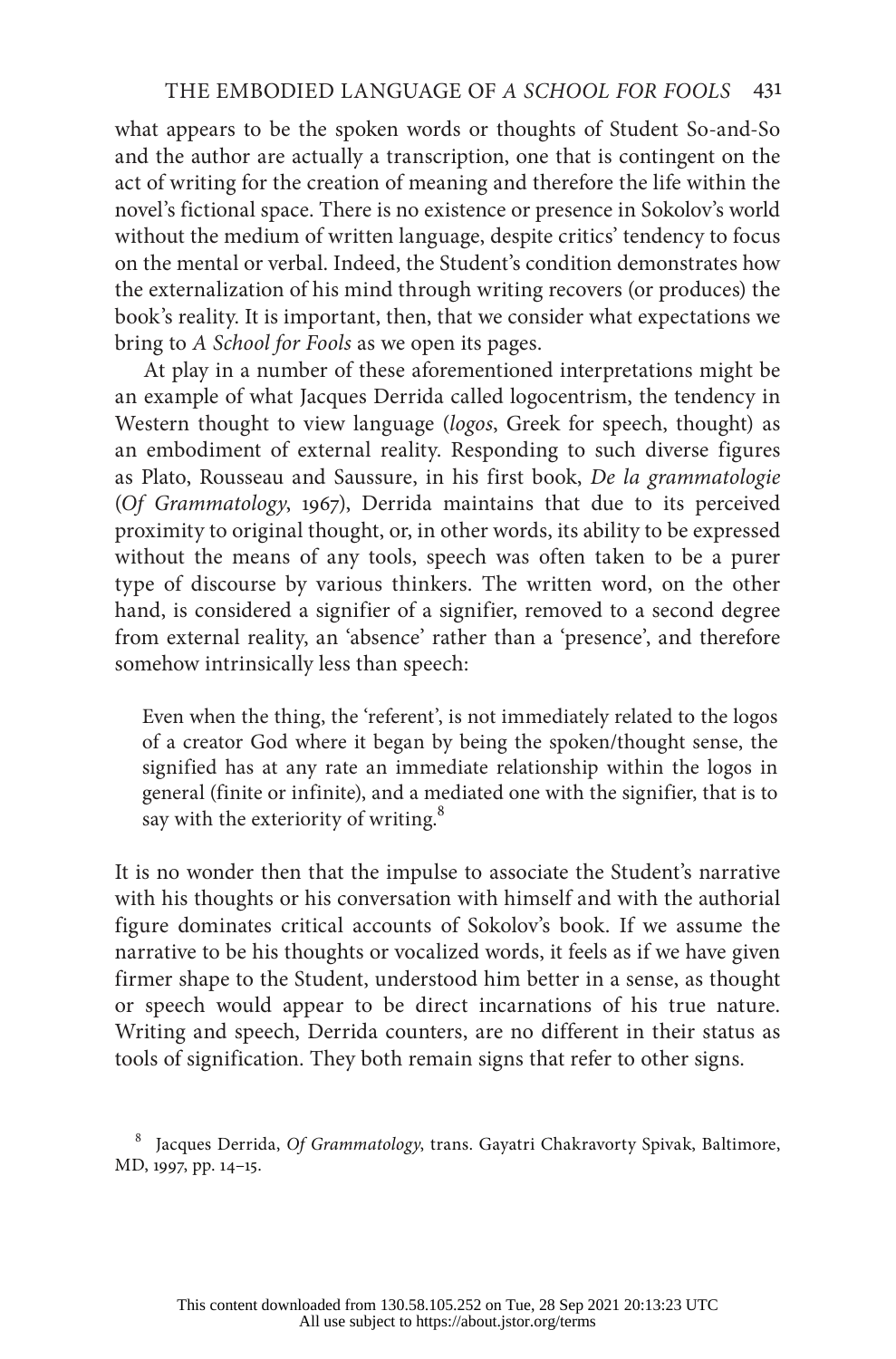Of course, this issue is not new to Russian culture. The nineteenthcentury poet Fedor Tiutchev, for example, famously pronounced in his poem 'Silentium!' that 'a thought expressed is a lie'.<sup>9</sup> In other words, there can be no unmediated thought. Sokolov, though, approaches this idea in a fresh way; without the written word, the author suggests, there could be no reality, no existence for the Student or his creator. *School*'s central conceit aims to give substance to the word as such by imbuing it with creative potential. Its *transcription* — that is, the process by which it is externalized from the Student's mind — gives it meaning as his ideas and memories are called up and take shape. For Sokolov, unlike Derrida, language becomes logos; life itself erupts out of and *because* of writing/text, crafting a new reality in the book by means of a quasi-religious feat of transfiguration.

The true nature of Sokolov's prose may also be thrown into sharp relief with reference to the theory of *skaz*. A 'self-willed literary, artistic orientation toward an oral monologue of the narrative type', Viktor Vinogradov writes, *skaz* 'is an artistic imitation of monological speech which contains a narrative plot and is constructed, as it were, as if it were being directly spoken'.<sup>10</sup> *School* would appear to share some of these traits, as defined by one of the Formalists' compatriots and critics, particularly in its deliberate illusion of oral recitation. It further complicates matters, however, with its dialogic, rather than monologic, voicedness. Thus, Sokolov's book might be said to belong to the list of works that Vinogradov classifies as 'narrative prose "flavored" with *skaz*'.<sup>11</sup> Sokolov is certainly fascinated by how the Russian language feels and sounds. This interest comes through in the ebullience of the narrative, one that revels in its possible forms. Although elements of *skaz* narration can be discerned here, the text continually emphasizes its written nature as if to mystify the reader on some level.

Boris Eikhenbaum, of course, also took up the question of *skaz* as a style and suggested that:

the artist, by nature, is always an improviser. A culture geared to the written and printed word forces him to choose, to reinforce, and to rework his material; but this only makes him try all the harder to preserve at least the illusion that he is freely improvising. When this illusion is maintained

<sup>9</sup> F. I. Tiutchev, 'Silentium', in Tiutchev, *Polnoe sobranie stikhotvorenii*, ed. Iu. A. Andreev, Leningrad, 1987, pp. 105–06 (p. 106). 10 V. V. Vinogradov, 'The Problem of *Skaz* in Stylistics', trans. Martin P. Rice, *Russian* 

*Literature Triquarterly*, 12, 1975, pp. 237–50 (p. 244).<br><sup>11</sup> Ibid., p. 249.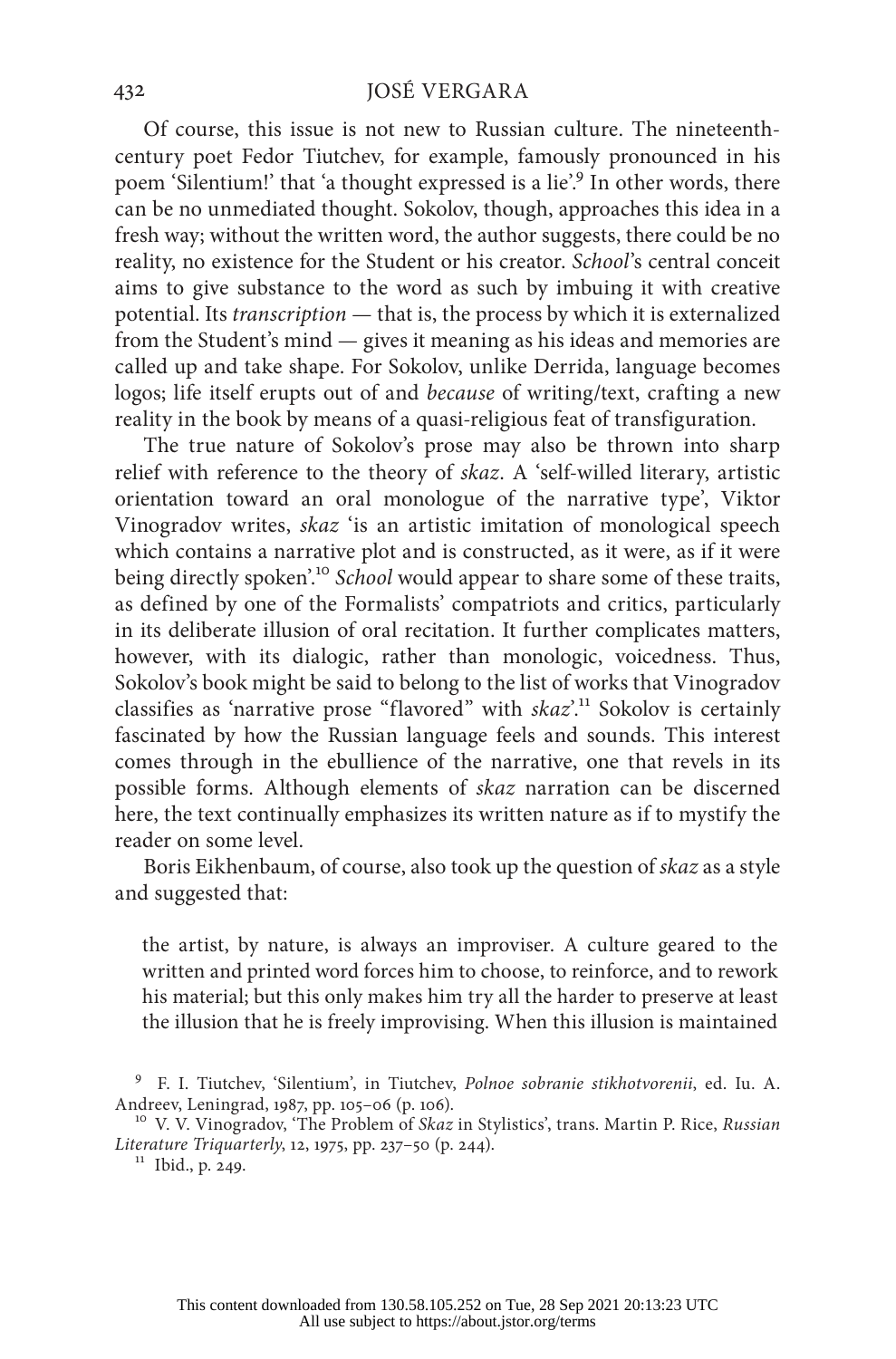while at the same time severity of poetic form is achieved, one has the joyful impression of the artist's power.<sup>12</sup>

There is something of an improvisational streak in *School*, a book absolutely produced in a culture obsessed with the word. Not surprisingly, this feature of the text's fabric has led critics to dwell on its so-called oral qualities (or its representation of a mind at work) rather than its written ones. The illusion holds. Sokolov's mastery of improvisation, the ability to make it seem as if the words simply flow unfettered from the mouth or mind of his protagonist, masks the real heart of *School*: a strong affirmation of the written word. $^{13}$ 

These theoretical frameworks alone nonetheless do not explain why Sokolov's novel has been read the way it has. A third factor that bears consideration is Sokolov's attitude toward language in general and Russian in particular. The author has consistently advocated a perspective that places the literary word above all else, as in an interview with David Remnick conducted after his return to Russia in 1989:

Texts are more important than life, for me. Language is more important than life. So if you deal with language, you are creating not only texts, but also something more important than life. It's been said many times, of course, but it is true that first there was the Word, and God created the Word, the Word is God, and God is more important than life.<sup>14</sup>

His novels, in turn, reflect these beliefs, as Sokolov prioritizes the intricacies of his language over plot, character and setting.<sup>15</sup> Evidence suggests that Sokolov's generation of Soviet non-conformist writers adhered to and developed the myth of language as a substitute reality. Joseph Brodsky, for instance, proclaimed in his Nobel lecture that the poet is 'an instrument

<sup>12</sup> Boris Eikhenbaum, 'The Illusion of *Skaz*', trans. Martin P. Rice, *Russian Literature Triquarterly*, 12, 1975, pp. 233–36 (p. 234).

<sup>14</sup> David Remnick, 'Wellspring of the Russian Writer: Thirsting for his Native Language, Sasha Sokolov Returns', *Washington Post*, 28 September 1989, p. Do1.

<sup>15</sup> Peter Vail´ and Aleksandr Genis have called this fascination a form of 'word worship' and 'linguistic pantheism'. See Peter Vail´ and Aleksandr Genis, 'Uroki *Shkoly dlia durakov*', *Literaturnoe obozrenie*, 1–2, 1993, pp. 13–16 (p. 13).

<sup>&</sup>lt;sup>13</sup> In his other novels, *Mezhdu sobakoi i volkom (Between Dog and Wolf*, 1980) and *Palisandriia* (*Astrophobia*, 1985), Sokolov drops any ambiguities by making clear that the texts consist of a letter of complaint, poems, memoirs and other written documents. For more on *skaz* in Sokolov's work, see Barbara Heldt, 'Female *Skaz* in Sasha Sokolov's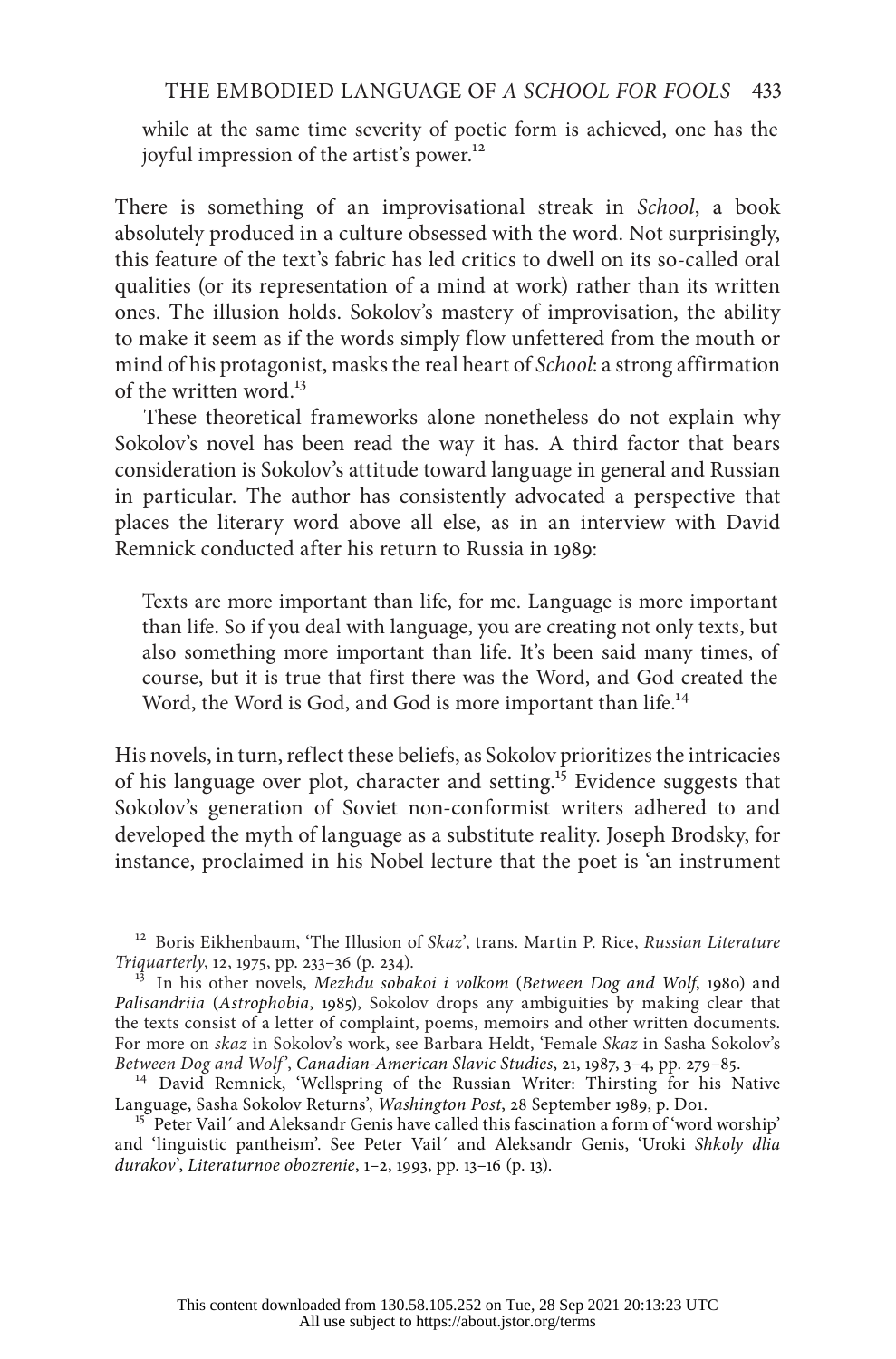of language for the continuation of its existence'.16 These writers endowed their stylistic and narrative experiments with metaphysical value. The USSR was, of course, a space made up of competing discourses — inner versus outer, kitchen table versus public realm — and, therefore, realities; by playing with the tension between speech and writing, and pitting different characters' approaches to language against each other, *School* foregrounds the power of the word to shape life itself.

Elsewhere, in an interview with Viktor Erofeev from around the same time, Sokolov expresses his love of the *Russian* language. Although he notes that he could theoretically write in English, he finds it lacking in certain respects (for example, grammatical cases) and explains his limitations by means of a musical parallel, 'as if music were deprived of half-tones'.17 This desire to experience the innumerable possibilities afforded by language led Sokolov to spend about a year in Moscow after more than a decade in emigration, 'listen[ing] with pleasure to all kinds of idle chit-chat' as he told Ivan Podshivalov.18 In another recent interview, Sokolov has used similar metaphors to describe his writing process: 'For me, language is a kind of symphony, and it happens that I'm composing variations on its themes.<sup>'19</sup> The musical metaphor applies equally well to the structure of his novels, which are largely built upon recurrent motifs, as to his prose at large with its constant word play, a concern with phonetic qualities and explorations of the linguistic diversity and plasticity of Russian. The overarching goal of Sokolov's craft is to manifest the word in a way that is, on the one hand, musical and therefore ephemeral and, on the other, concrete through its insistence on a physical form.

Returning briefly to the way *A School for Fools* has been described by readers, we find a different set of metaphors, not least of which is the 'stream of consciousness' in their responses to the book. The extended list of examples from both Russian and Western sources cited above demonstrates that this inclination has been a commonplace in Sokolov criticism since the novel was first published, even if it is clearly not one of Sokolov's preferred descriptors when discussing his writing. Sokolov's book has also often drawn comparisons to major modernist works, such as

<sup>16</sup> Joseph Brodsky, 'Nobel Lecture', trans. Barry Rubin, *The Nobel Prize*, 2011 <https:// www.nobelprize.org/nobel\_prizes/literature/1987/brodsky/lecture> [accessed 11 May 2019]

<sup>(</sup>para. 23 of 26). <sup>17</sup> Viktor Erofeev, 'Vremia dlia chastnykh besed...', *Oktiabr'*, 8, 1989, pp. 195–202 (p. 198).<br><sup>18</sup> Ivan Podshivalov, 'A Conversation with Sasha Sokolov: Moscow, 1989', trans. and comp.<br>Ludmilla L. Lit

<sup>&</sup>lt;sup>19</sup> Georgii Mkheidze, 'Snezhnii chelovek', ed. and comp. Ludmilla L. Litus, *Canadian-American Slavic Studies*, 40, 2006, 2–4, pp. 379–88 (p. 382).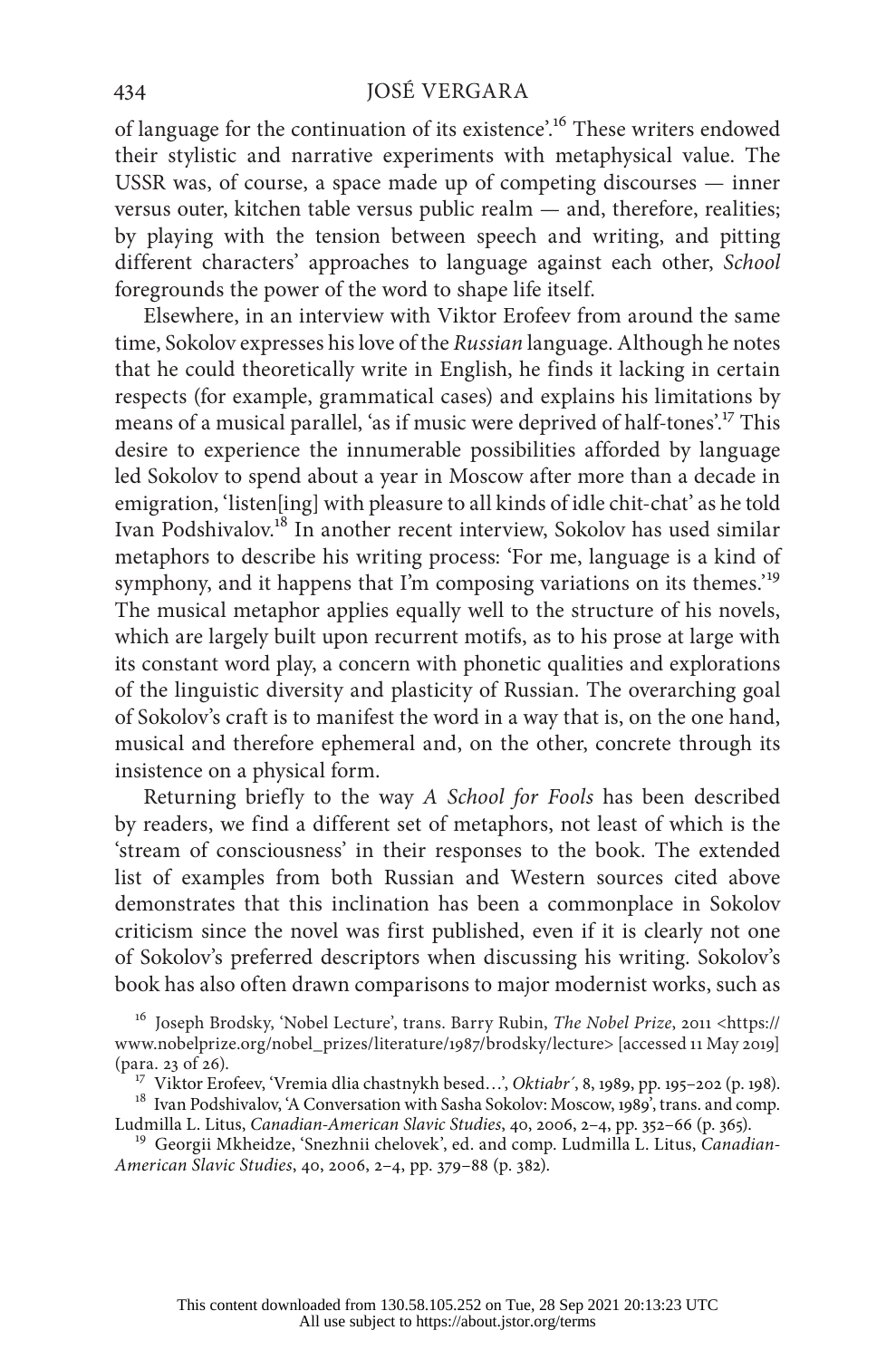Joyce's *Ulysses* and Faulkner's *The Sound and the Fury*. 20 These assessments emphasize the mental approach to *A School for Fools*, as Sokolov's forebears deploy their own brands of stream of consciousness to explore the inner worlds of their characters, from Stephen Dedalus to Benjy Compson. Along these lines, Erzsébet Vári has argued that 'Sokolov's *povest´* [*School*] represents the first authentic narrative form in post-Soviet [*sic*] belleslettres to convey "stream of consciousness".<sup>21</sup> Sokolov's approach to stream of consciousness, however, may be less directly modernist than it appears. The stylistic parodies of his second novel, *Mezhdu sobakoi i volkom*, have been documented widely.<sup>22</sup> Likewise, Alexander Zholkovsky has determined how Sokolov must have read the works of Laurence Sterne and how his last novel, *Palisandriia* (*Astrophobia*, 1985), belongs to the Sternean genre of parodic narratives.<sup>23</sup> *School*, by contrast, has generally been read as a relatively less parodic work. Its complexities can mystify the reader, but its message and the Student's discourse are usually taken straightforwardly because of the apparent lack of ironic narrative masks familiar to readers of Sokolov's later work. However, given the ways the author complicates stream of consciousness throughout *School*, it can be read differently. It is, after all, not 'simply' the Student's mental ramblings but rather a much more intricate amalgamation of speech, thought, and, ultimately, writing

<sup>20</sup> On the Sokolov-Faulkner/Joyce connections, see, for example, Igor Burikhin, 'S. Sokolov. Mezhdu sobakoi i volkom. Ardis, Ann Arbor, 1980', *Grani*, 118, 1980, pp. 273–74 (p. 273); Aleksandr Genis, '"Lessons of *Shkola dlia durakov*" (Over the Barrier: A Special Broadcast in Honor of Sasha Sokolov's 60th Birthday)', *Canadian-American Slavic Studies*, 40, 2006, 2–4, pp. 341–49 (p. 345); Alexandra Heidi Karriker, 'Double Vision: Sasha Sokolov's *School for Fools*', *World Literature Today*, 53, 1979, 4, pp. 610–14 (p. 613); Arnold McMillin, 'Aberration of the Future: The Avant-Garde Novels of Sasha Sokolov', in Arnold McMillin (ed.), *From Pushkin to Palisandriia: Essays on the Russian Novel in Honour of Richard Freeborn*, London, 1990, pp. 229–43 (pp. 234–35); Moody, 'Madness', p. 15; Emily Tall, 'Behind the Scenes: How *Ulysses* was Finally Published in the Soviet Union', *Slavic* 

<sup>21</sup> Vári, 'Literatura', p. 428.<br><sup>22</sup> Consider, for example, Gerald S. Smith, 'The Verse in Sasha Sokolov's *Between Dog and Wolf'*, *Canadian-American Slavic Studies*, 21, 1987, 3-4, pp. 345-68.

<sup>23</sup> See Alexander Zholkovsky, 'The Stylistic Roots of *Palisandriia*', *Canadian-American Slavic Studies*, 21, 1987, 3–4, pp. 369–400. This connection to Sterne can be extended to *A School for Fools* as the former's *Tristram Shandy*, too, is a largely plotless, highly verbal adventure. In the Russian context, Sterne's name is synonymous with that of Viktor Shklovskii, whose article on *Shandy*, originally published in the early 1920s, famously explains that it is in the nature of the novel as a genre to parody conventions of narration, making Sterne's book 'the most typical novel in world literature'. In particular, as Shklovskii writes, Sterne introduced human gestures and poses to the novelistic tradition. Sokolov in much the same way merges body imagery with stylistic innovations to craft a text obsessed with its corporeality. Viktor Shklovskii, 'Parodiinyi roman ("Tristram Shendi" Sterna)', in Shklovskii, *O teorii romana*, Moscow, 1929, pp. 177–204 (p. 204).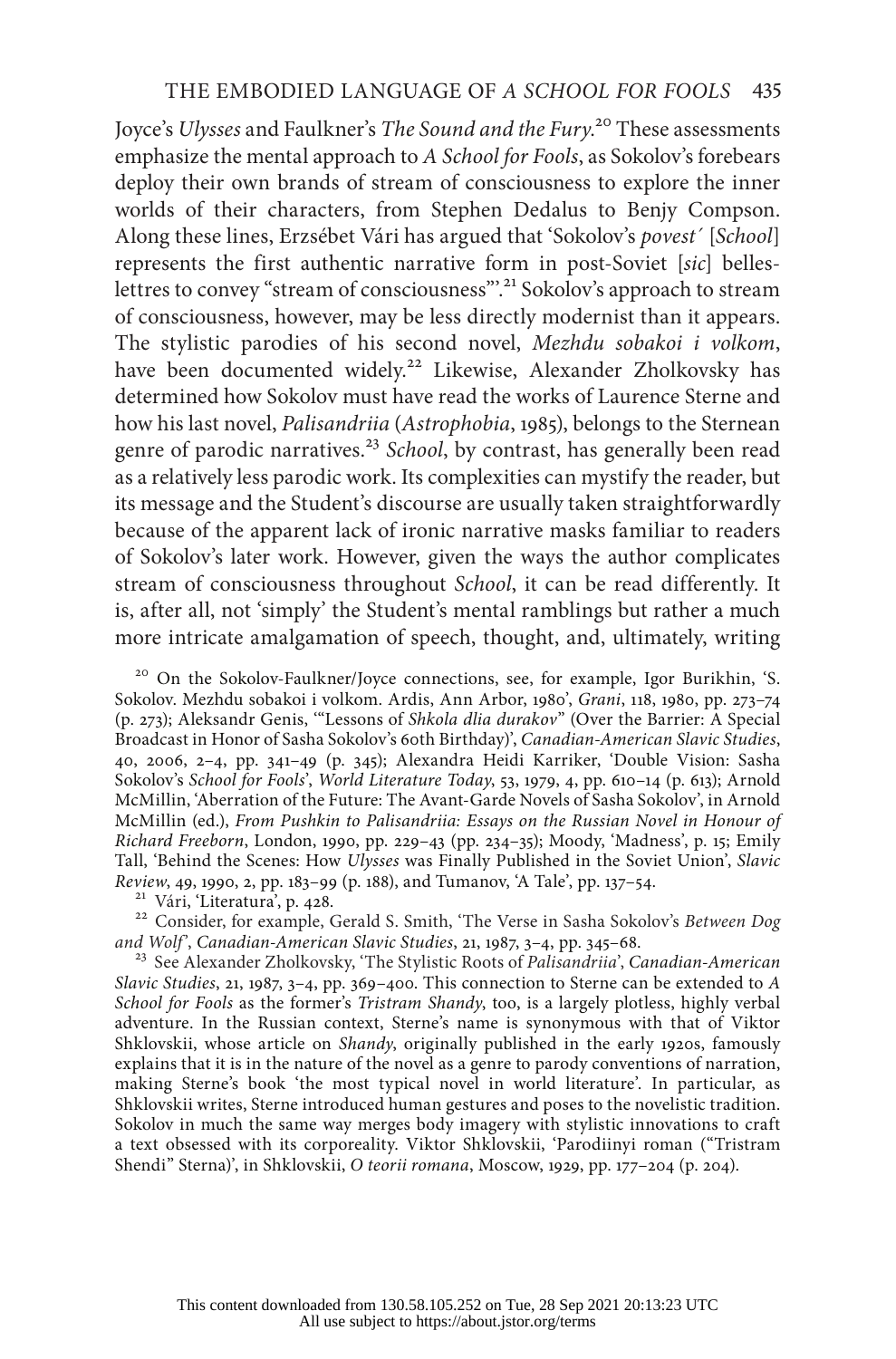that makes up his narrative. Indeed, reading Student So-and-So's stream of consciousness through the lens of parody helps clarify its peculiarities. In *School*, Sokolov sets his sights on a different target than the nineteenthcentury classics (Pushkin, Turgenev) that *Dog* takes on. Here, it is the modernist stream-of-consciousness novel that is warped by Sokolov's pen. A belated entry into this genre, *School* uses the device even as it subtly disrupts our expectations of what it may do and, consequently, of our understanding of the interdependence of writing and thought in a literary work. Thus, a familiarity with exemplars of high modernist novels on its own likewise cannot account for the tendency to read *A School for Fools* as a close look into the protagonist's mind.

The novel's iconography similarly insinuates a kind of internal flow (stream of consciousness), particularly the river that runs near the dacha community, one of *School*'s principal images. Its appearances throughout the book are manifold, and the narrator introduces it early: 'And why didn't they go to the river? They feared the whirlpools and main channels, the wind and the waves, the pools and the deep grasses. And maybe there simply wasn't any river? Maybe. But what was it called? The river was called.'24 Among other things, the river serves as the location of the Student's alleged transformation into a white water lily, as well as a place of cleansing for Norvegov after he hears about what the Student reads in his literature classes. Its centrality in the novel should not be ignored, and this combination of style and image, as noted above, frequently results in an interpretation of the text that emphasizes its superficially indeterminate and so-called cerebral qualities for many readers. The watery stream of consciousness metaphor, in other words, colours our reading of *A School for Fools*. Sokolov, though, downplays the significance of any one single image in his work. Speaking with D. Barton Johnson in a taped interview, he said, 'I never think about what I want to use in general [in my works]: which particular materials, which devices I want to use. Which images: time or a river or water'.<sup>25</sup> Sokolov here emphasizes a different kind of arbitrariness that speaks to his apparently improvisatory writing. Although the free-flowing properties of *A School for Fools* might imply the inner workings of the protagonist's mind, and thus an interpretation that foregrounds the 'stream of consciousness' when linked to the river that the Student calls the Lethe, we must be wary of taking the text's surface-level

<sup>&</sup>lt;sup>24</sup> Sasha Sokolov, *Shkola dlia durakov, Ann Arbor, MI, 1976, p. 8.*<br><sup>25</sup> UCSB SRC, Sasha Sokolov Collection, tape A13591/CS Sokolov interviewed by DBJ, 20 June 1983 (0:00).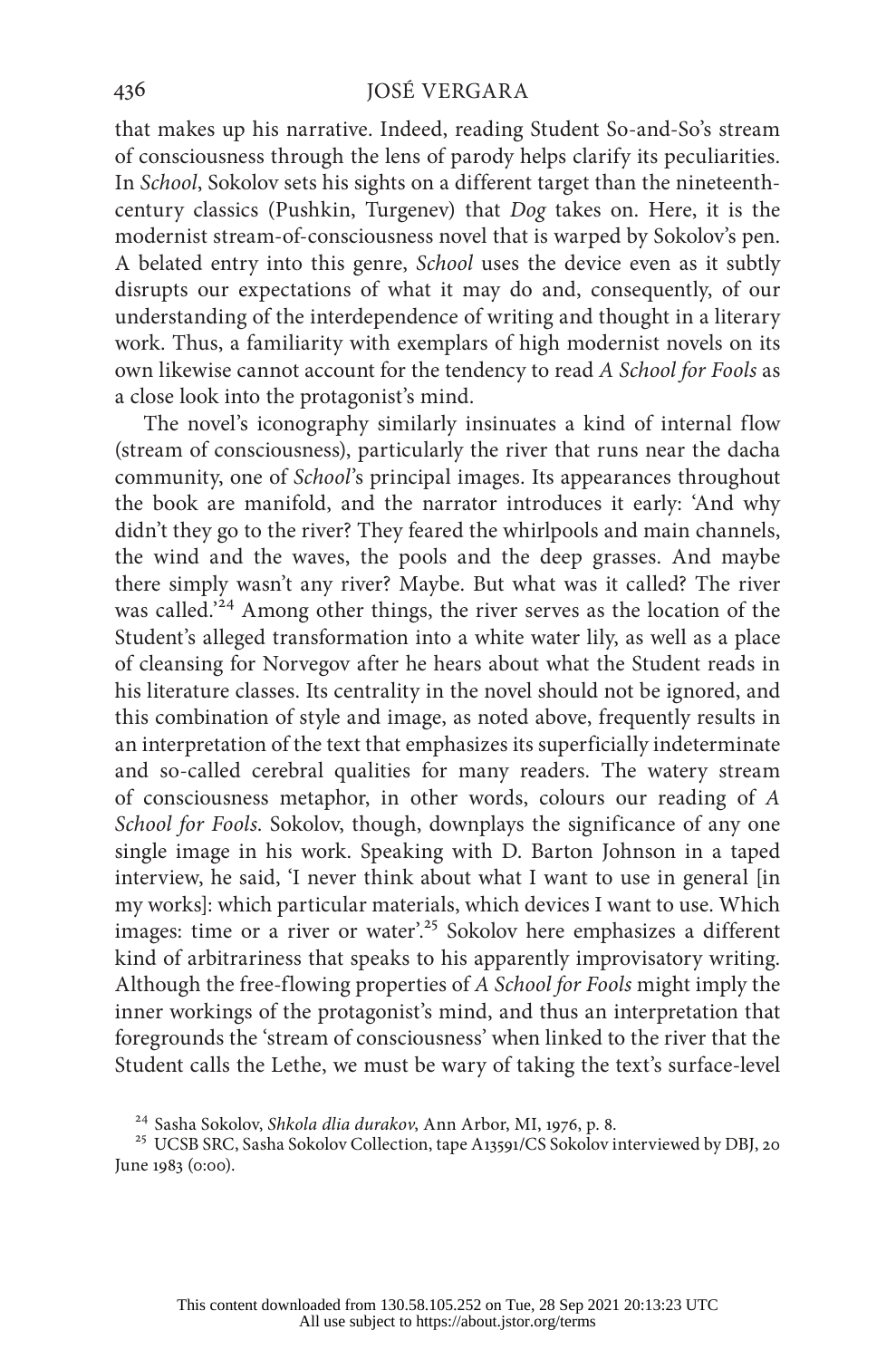features to be a signifier of the content or meaning. What is at stake is much more illusory.

# *Deception, deviancy and interaction between visual cues and readerly habits <sup>26</sup>*

The tendency to view Student So-and-So's narrative as an unstructured, unnatural speech or thought act tends to exaggerate its deviancy and obscures its status as a physical transcription of the protagonist's ideas. The most obvious example of this trend, of course, occurs when the Student's narrative breaks with grammatical conventions. Sustained, unpunctuated narration (what we routinely term 'stream of consciousness') most often emerges in *A School for Fools* as Student So-and-So begins thinking about his biology teacher, Veta Akatova.<sup>27</sup> In her first appearance, his words serve as an incantation that brings Veta into existence. There is a sense of urgency as the character's thoughts, musings and runaway ideas carry the narrative forward:

[…] но ветка спит, сомкнув лепестки цветов, и поезда, спотыкаясь на стыках, ни за что не разбудят ее и не стряхнут ни капли росы спи спи пропахшая креозотом ветка утром проснись и цвети потом отцветай сыпь лепестками в глаза семафорам и пританцовывая в такт своему деревянному сердцу смейся на станциях продавайся проезжим и отъезжающим плачь и кричи обнажаясь в зеркальных купе как твое имя меня называют Веткой я Ветка акации я Ветка железной дороги я Вета беременная от ласковой птицы по имени Найтингейл я беременна будущим летом и крушением товарняка вот берите меня берите я все равно отцветаю это совсем недорого я на станции стою не больше рубля […]28

[...] but the branch is sleeping, having closed its flower petals, and the trains, stumbling on joints, will not wake it ever and will not shake off a single drop of dew from it — sleep sleep branch smelling of creosote in the morning wake and bloom then wither scatter petals in the eyes of semaphore signals and dancing to the beat of your wooden heart laugh at the stations sell yourself to those who pass and those who depart weep and yell baring yourself in the mirrors to the train compartment what's your

<sup>26</sup> I am indebted to Derek Attridge for his work on Joyce and narration in *Ulysses* for

inspiring some of the ideas presented in this section.<br><sup>27</sup> In addition to the block quote provided directly below, see also *Shkola*, pp. 72, 88, 104, 108 and 110.

<sup>28</sup> Ibid., p. 12.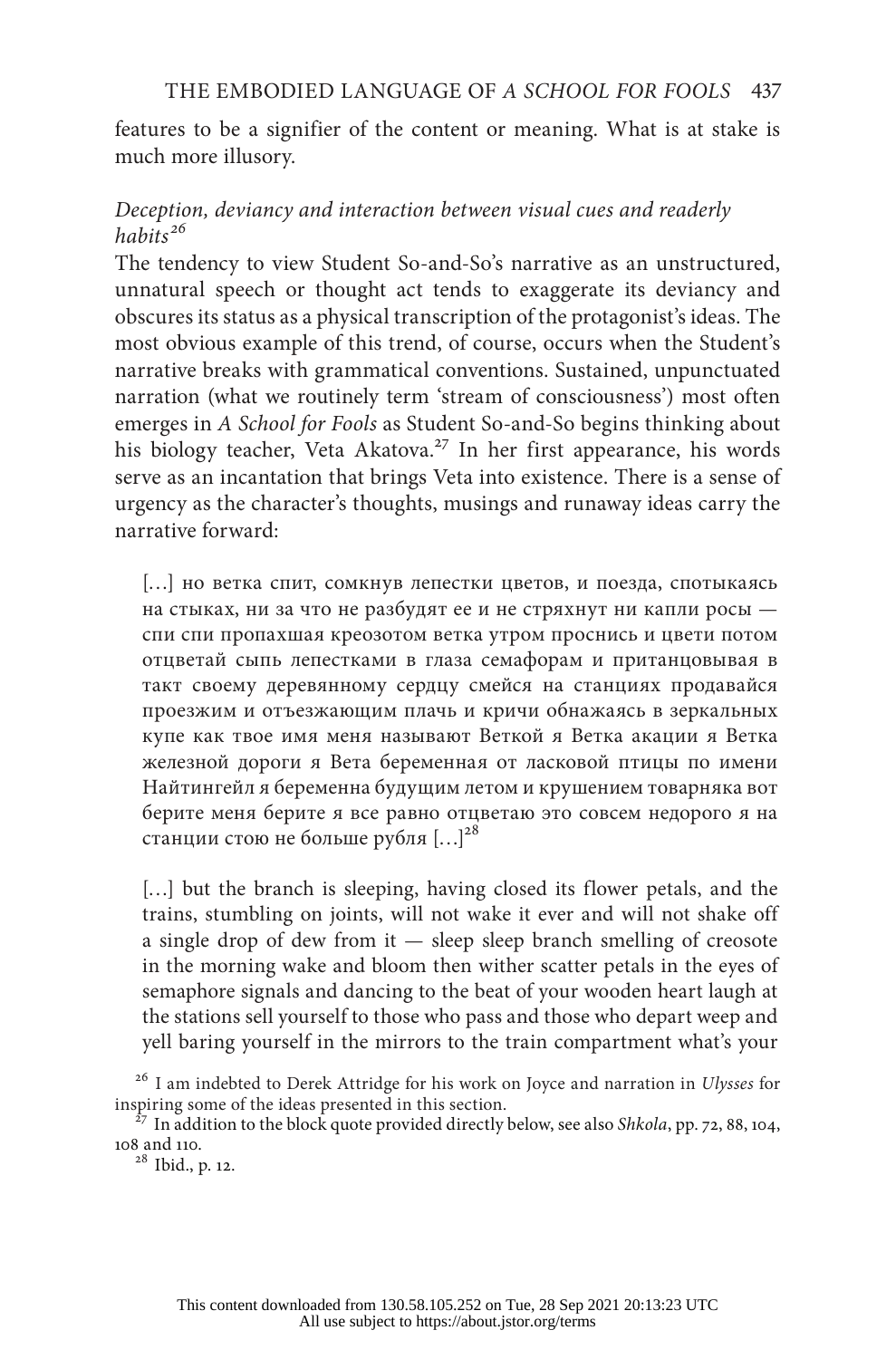name I am called Vetka [branch] I am Vetka of the acacia I am Vetka of the railroad I am Veta pregnant by the tender bird named Nightingale I am pregnant with the coming summer and the crash of the freight train here take me take me I am wilting anyway it's not at all expensive I cost no more than a ruble at the station […]

The very texture of the novel embodies this mood; punctuation drops away in the rapid procession that forces the reader to reckon with not only the meaning of the individual words but also with the syntax by mentally inserting the missing markers (periods, commas and so on) in order to separate clauses from sentences, one phrase from the next. The Student's style and Veta's perspective also intertwine. Although this monologue undoubtedly provides a sense of the characters that produce it, the emphasis on the way language forms the imagined world, along with the reader's impressions, takes centre stage. Here, language itself, as opposed to plot, dictates the novel's progression. As has been noted numerous times, the railway branch (*severnaia vetka*) transforms into a branch of acacia (*vetka akatsii*) and, finally, into the multi-faceted character Veta, who is a teacher, railway prostitute and beloved all at once.<sup>29</sup> Puns, homonyms and roots build the impression of a text that has become both overwhelmed by the power of language and self-consciously captivated by its own possibilities.

Nonetheless, periods, commas and other punctuation marks can easily be inserted to produce lucid, if highly poetic prose:

[...] But the branch is sleeping, having closed its flower petals, and the trains, stumbling on joints, will not wake it ever and will not shake off a single drop of dew from it. Sleep, sleep, branch smelling of creosote in the morning. Wake and bloom, then wither. Scatter petals in the eyes of semaphore signals, and, dancing to the beat of your wooden heart, laugh at the stations. Sell yourself to those who pass and those who depart. Weep and yell, baring yourself in the mirrors to the train compartment! What's your name? I am called Vetka. I am Vetka of the acacia. I am Vetka of the railroad. I am Veta pregnant by the tender bird named Nightingale. I am pregnant with the coming summer and the crash of the freight train. Here. Take me! Take me! I am wilting, anyway. It's not at all expensive. I cost no more than a ruble at the station. […]

<sup>29</sup> See, for instance, Johnson, 'A Structural Analysis', p. 222, and Kravchenko, *Prose*, p. 25.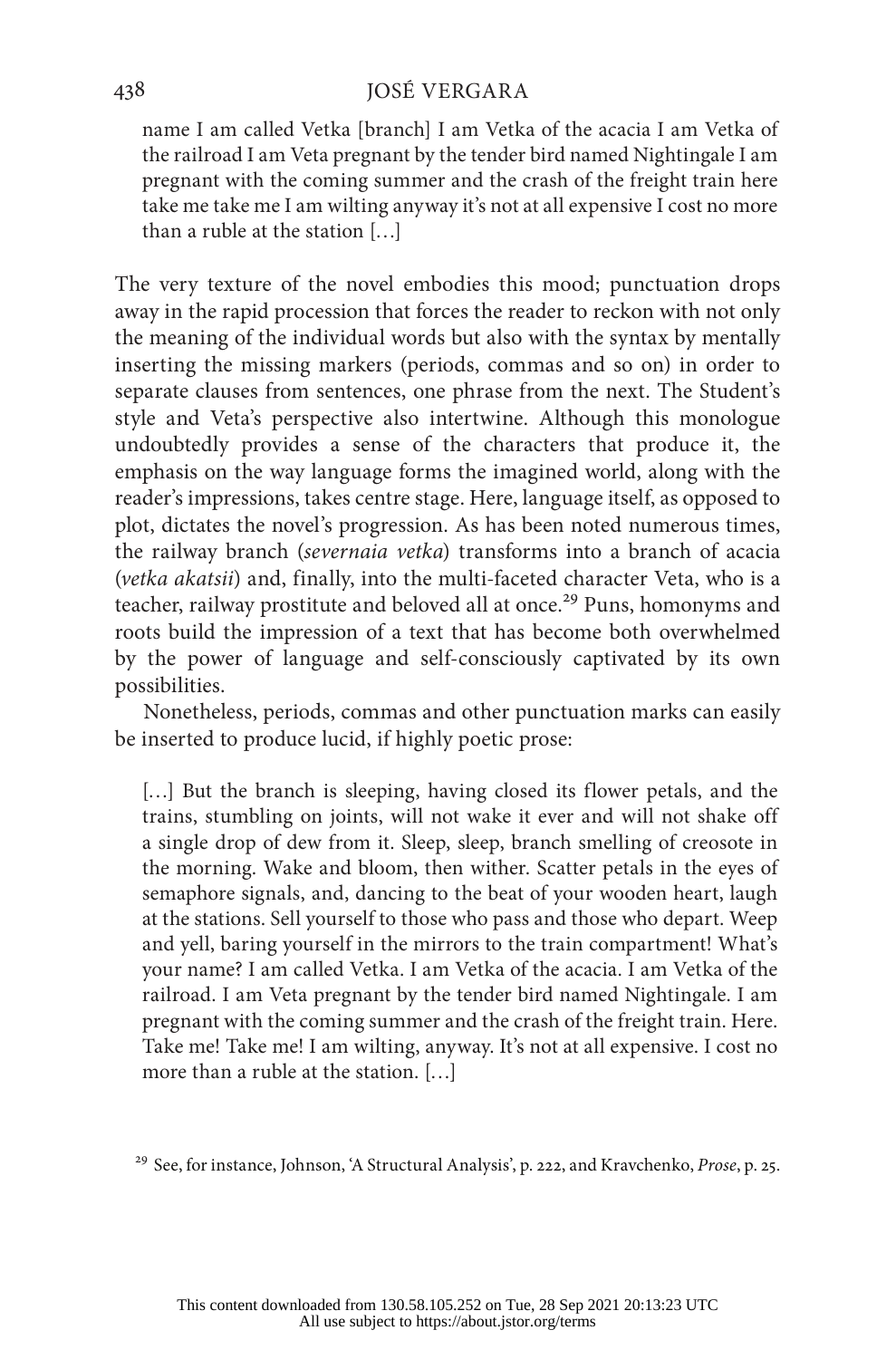This altered version of the passage shows that our experience of the text is highly influenced by the syntactic markers or the lack thereof in its original form. It is speech that has been transformed into a written text. For instance, the deictic marker 'here' is used as it would be in speech, and yet the entire passage is rendered as if filtered from mind to paper. We can still observe how the Student (channelling Veta) quickly and unexpectedly shifts from topic to topic, and his discourse remains marked by poetic images. The essential grammar nevertheless stays intact. We are not thrust into a completely amorphous or illogical zone of random, surreal speech, nor even what we might call the shapeless mind of a truly psychotic character. Rather, we encounter a passage that has been carefully and deliberately stripped of syntactic indicators.

Despite these manoeuvres, the alleged deviance of *A School for Fools* has become a commonplace in discussions of the novel. One of the most extensive explorations of this idea centres in Cynthia Simmons's *Their Father's Voice: Vassily Aksyonov, Venedikt Erofeev, Eduard Limonov, and Sasha Sokolov*. Simmons recontextualizes these four writers as representatives of a trend in post-Stalinist literature who excel in their 'linguistic and artistic nonconformity' by adopting an 'intentional and extreme deviation from literary and linguistic prescription and expectation'.<sup>30</sup> She outlines three kinds of 'aberrant' discourse, all of which Sokolov's novel expresses: 'A text that deviates on the level of ideation [information about our experience and perceptions] we will refer to as illogical. One that founders as an exchange between addressor and addressee we will term inappropriate. And a discourse that fails internally as a text we will consider incoherent.'31 While *A School for Fools* does present important examples of failed communication (that is, inappropriate aberrance), whether it is the Student and his parents or the protagonist and his reader, the claim that the book fails to cohere as a *text* feels overstated. Simmons herself notes that readers are 'more likely to classify particular sections of *School for Fools* as aberrant discourse […] because they are approached as prose narrative *and* as dialogue, with accompanying preconceptions, rather than verse'.<sup>32</sup> It is precisely this fusion of speech and writing that disorients the reader and imbues the novel with greater meaning. Sokolov's technique certainly involves breaking expectations, yet

<sup>&</sup>lt;sup>30</sup> Simmons, *Their Father's Voice*, pp. 4–5.<br><sup>31</sup> Ibid., pp. 5–6, 127.<br><sup>32</sup> Ibid., p 129. In a groundbreaking study of Sokolov's novel, Johnson likewise emphasizes the metaphoric nature of *A School for Fools* by adopting Roman Jakobson's methods of paradigmatic analysis. See Johnson, 'A Structural Analysis', pp. 207–37.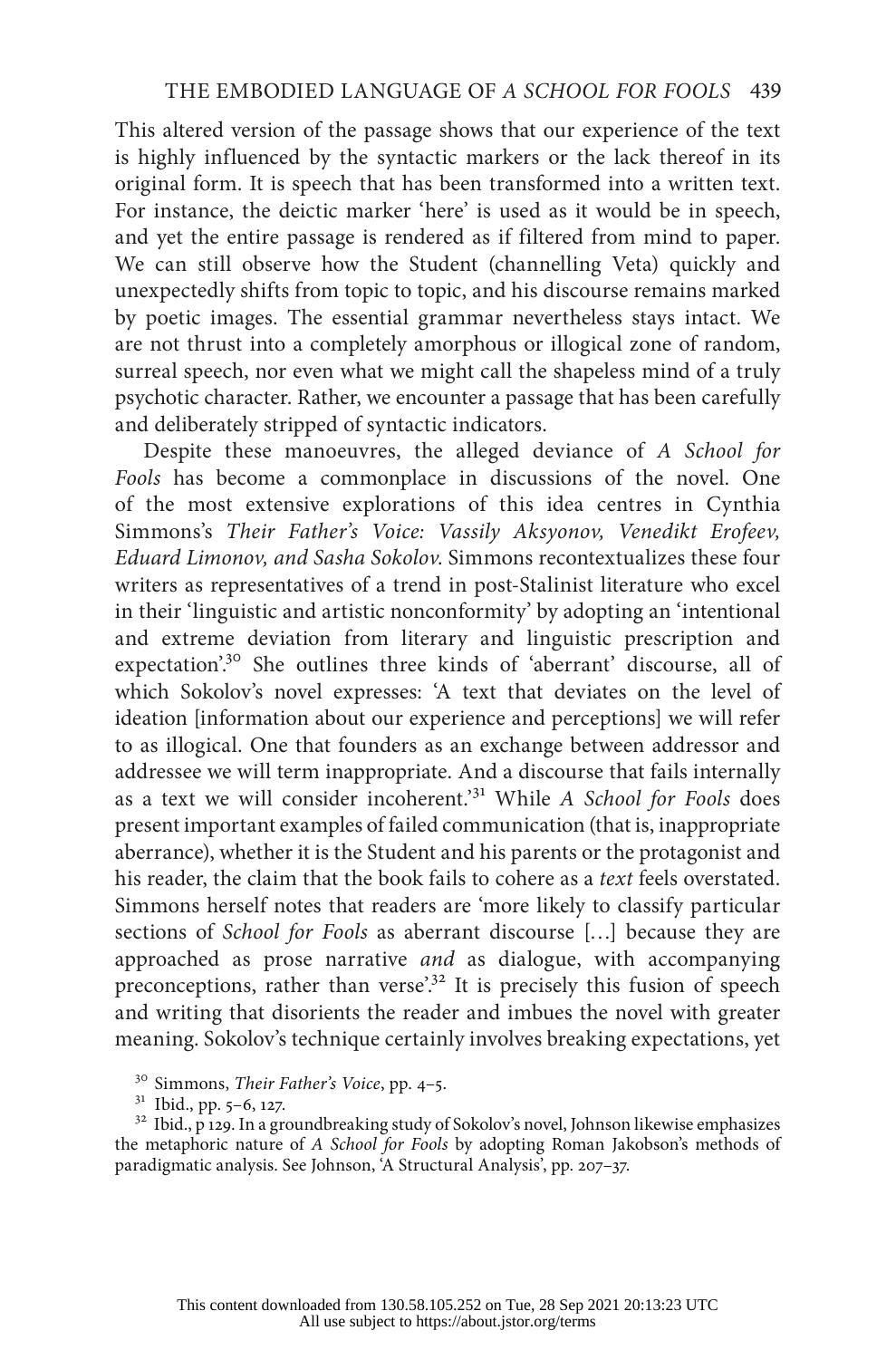the novel's discourse is far less radical than often assumed, especially when compared to *Dog* with all its neologisms, puns and other word games. It is Sokolov's deconstruction of narrative traditions and tropes that allows him to elevate the place of language in written form (even as it becomes intertwined with speech) and to craft a work in which an only seemingly abstract, chaotic, even formless idea begets material substance.

Sokolov's use of atypical punctuation further develops this method. Even apparently 'less necessary' punctuation is omitted, as in the reproduction of the approaching train sounds in the continuation of the long passage cited above. The Veta/Student hybrid continues its speech: 'dont yell Im not yelling the approaching [train] is yelling tra ta ta whats the deal tra ta ta what tra who there ta where there there there.'33 This omission of the dashes ('tra-ta-ta'), unlike the periods and commas that have gone missing, contribute little to a reader's (mis)understanding of the text; their absence serves simply as a reminder of the constructed, that is, written, nature of the novel.

While logical connections may frequently blur in the so-called streamof-consciousness passages, simply adding punctuation, along with tracking the frenzied and lyrical connections between words and sections, can clarify much. If the Student's narration seems to be a freewheeling expression of his mind, it has less to do with the thoughts themselves, than the way they are presented on the page. Regardless of whether Sokolov's protagonist knows where the punctuation should lie, we take the frantic nature of the printed word in these stream-of-consciousness passages to be representative of the Student's thoughts or speech, in essence interpreting a visual sign (the words and omitted punctuation on the page) as an aural or mental one. Not surprisingly, this connection has been reinforced by the Student's condition as a pupil in a special school, as we expect the protagonist to have thoughts that are devoid of logical coherence and that persistently shift in focus, particularly when he becomes excited by his love for Veta.

However, several other visual cues complicate this reading. Detailing a visit to his grandmother's grave, Student So-and-So reproduces the train sounds he hears nearby: 'and on the left there will be the cemetery, my

<sup>33</sup> *Shkola*, p. 12. The train sounds reference a children's song from the 1937(!) short film *Veselye puteshestvenniki* (Happy Travellers) written by Mikhail Starokadomskii and based on Sergei Mikhalkov's poetry. Alexander Boguslowski's more recent English translation of the novel, but not Carl Proffer's 1977 translation, retains the expected punctuation marks in 'tra-ta-ta'. Sasha Sokolov, *A School for Fools*, trans. Alexander Boguslawski, New York, 2015, p. 13.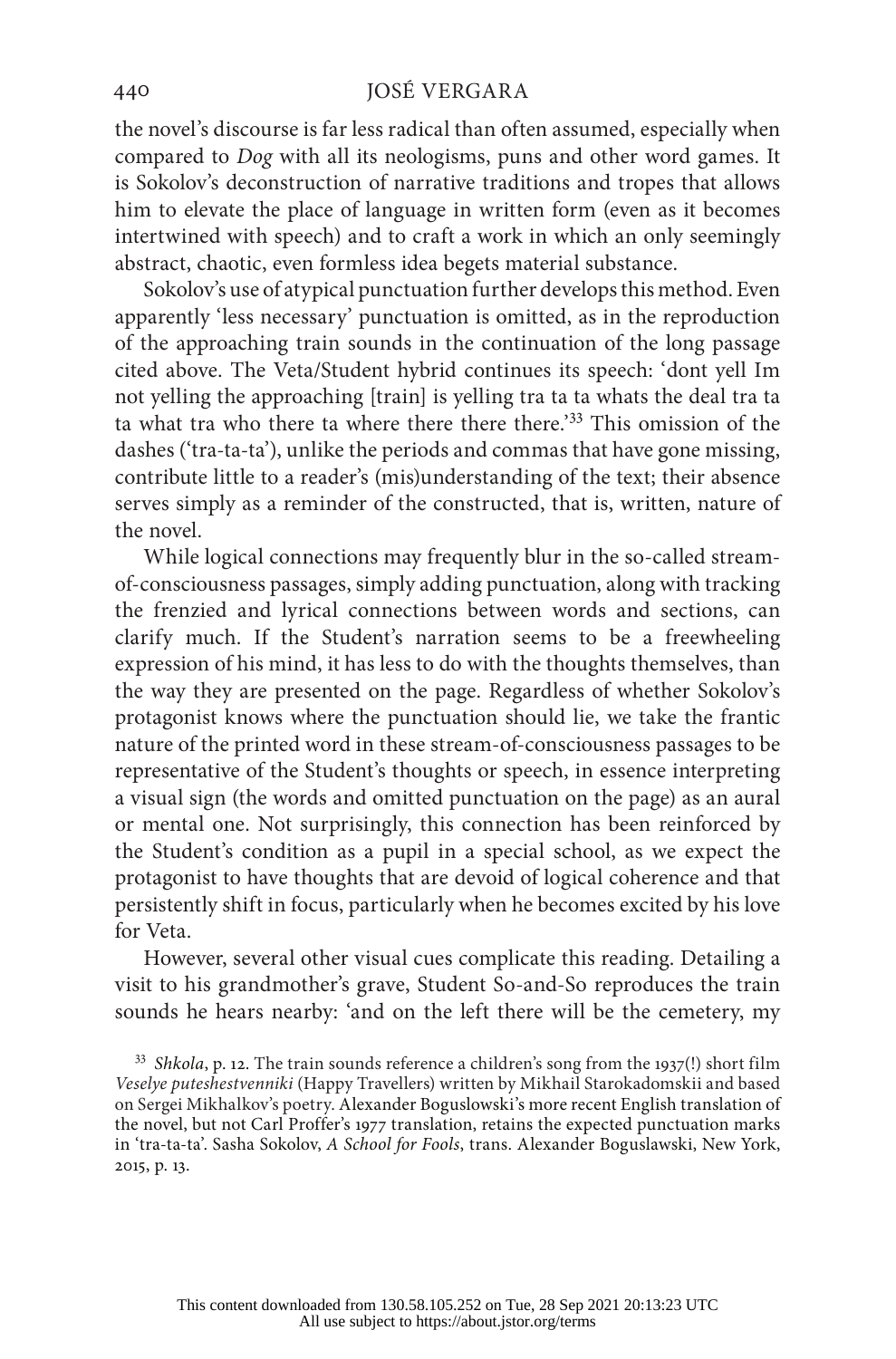grandmother is buried there  $-$  e-e-e-e-e-e [ $u$ - $u$ - $u$ - $u$ - $u$ - $u$ - $-$ the same as now, commuter trains, freight trains, express trains.'34 We also see/read the Student practise his accordion in a similar manner: 'I recognized that in essence I strangely love all music, especially accordion three quarters. E-e-e, one-two-three, one-two-three, and one, and two, and three.'<sup>35</sup> Finally, he hears the ambulations of his frightening teacher and neighbour, the witch-like Tinbergen: 'Starting at midnight, in the building you'll hear only Tinbergen's footsteps: e-e-e, one-two-three, one-two-three.'36 The nearly identical graphical representation of distinct sounds in these three scenes highlights the space or difference between Student So-and-So's mind and the reproduction of these impressions on the page. In reality, they would sound quite different, of course. Yet, the narrative reduces them all  $-$  train, accordion, footsteps  $-$  to a single phoneme as a kind of simplified illustration of sound itself. In essence, the reader witnesses sound taking physical form.

Something similar takes place when the Student yells at various points throughout the novel, either screaming into a barrel or mimicking another troubled student from his school: 'this boy began to yell, for some reason really began to yell, like this: a-a-a-a-a-a-a-a-a! [...] And here the boy started to yell terribly again, this time it was a different sound: 0-0-0-0-0-0!'37 The narrative acknowledges differences in sound (speech); however, it renders them again not through description, but through a simplified graphical representation readily identifiable with written discourse.

Along the same lines, Sokolov uses capitalization, which does not ordinarily factor into speech or thought, in two contrasting, though related ways. First, he drops the capitalization of sentence-initial letters in some passages entirely. Alternatively, proper names remain capitalized even in the stream-of-consciousness passages. The words representing a series of shop signs in another section of Chapter Three are reproduced entirely capitalized. We see, among other things, 'FISH-FISH-FISH. […] SHOES. […] FLOWERS. BOOKS. […] FASHION PARLOUR, ruolrap noihsaf [*ATEL´E MOD, dom e´leta*]'.38 This latter example underscores the disjunction felt when reading the Student's words as thoughts or speech as opposed to written expression, as the reader is tasked with noticing and interpreting the use or abandonment of capital letters, something that

<sup>34</sup> *Shkola*, pp. 88–89. Here, of course, I transliterate for sound quality. <sup>35</sup> Ibid., p. 142. <sup>36</sup> Ibid., p. 128. <sup>37</sup> Ibid., p. 83. <sup>38</sup> Ibid., pp. 118–19.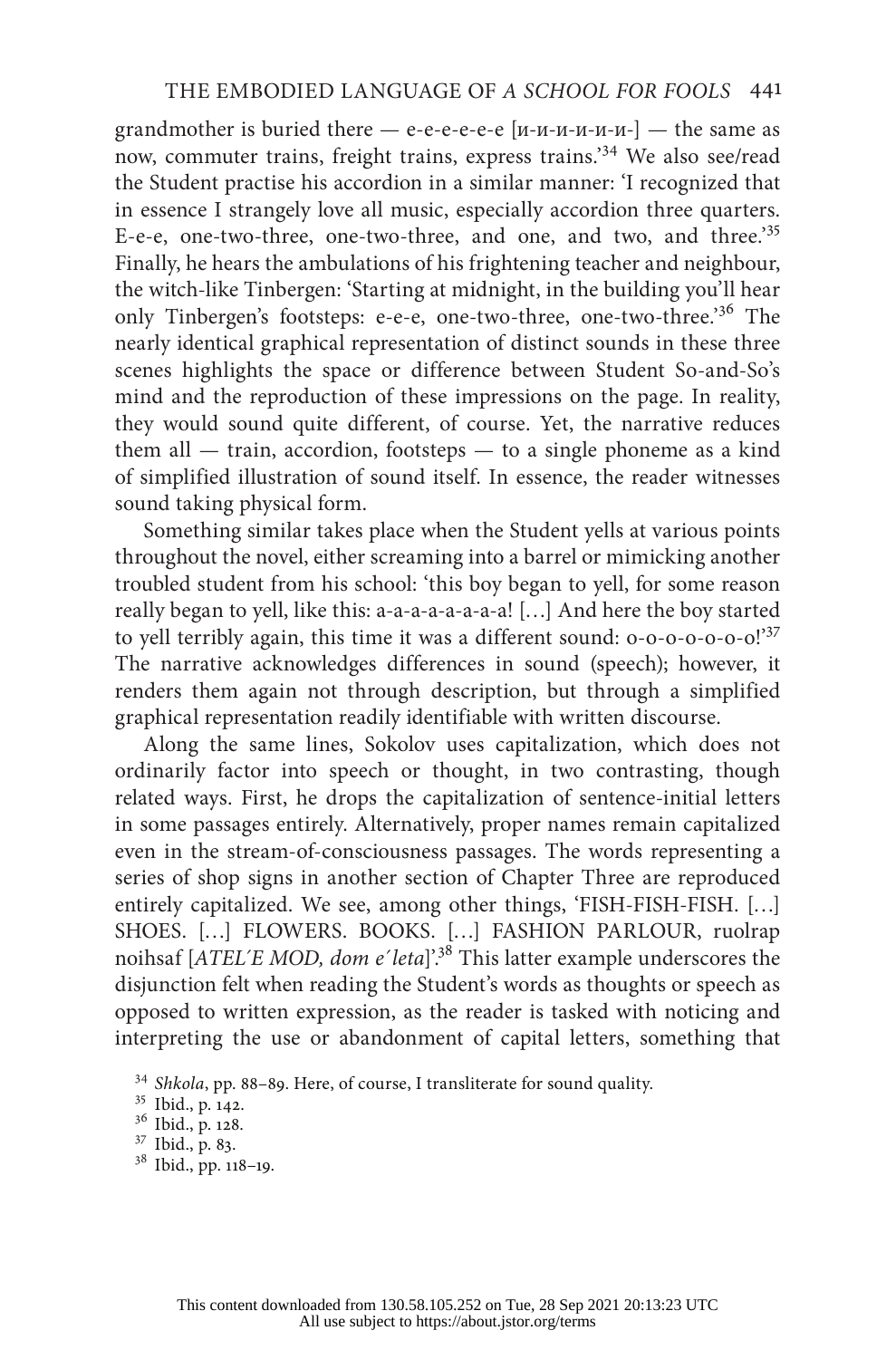makes little difference in spoken language. The inclusion of the mirrorimage phrase 'fashion parlour-ruolrap noihsaf' relies on the reader seeing this play on words, particularly the '*dom*' present in the Russian. In this way, Sokolov consistently underscores the primacy of the written word in the text as that which constructs the fictional reality at hand with the reader's interaction.39

The novel makes the connection between oral expression and writing in even more explicit ways. This feature of *A School for Fools* is introduced early in its first chapter when the authorial voice interrupts the Student to tell the story of a freight train. Part of this extended passage involves a Gogol´ian aside regarding chalk. Most significant is the way it begins and ends: 'This commission is sad, it also takes chalk out of its pocket (here I should note in parentheses that the station at which the action takes place never, even during the world wars, could complain about a shortage of chalk. […]' and '[…] However, we'll return to the second railroad commission that takes chalk out of its pocket, and — here we will close the parentheses) and writes on the wagon: […].'40 The parenthetical digression lasts some forty-eight lines in the original and, as evident from its beginning and conclusion, divides an otherwise succinct sentence. More importantly, it doubles down on its subordinate nature by both using parenthetical marks and explicitly referencing them. The latter device, of course, is entirely unnecessary if we assume *A School for Fools* to be simply the product of the Student's mind. On the other hand, if we focus our attention on the written nature of the book, these dual parentheses have the effect of drawing attention away from the story, making a plot out of its very composition that occurs before our eyes. This, then, is what counts as character development in *A School for Fools*. Endlessly commenting upon its composition, Sokolov's novel in effect merges its narrator with its plot.

Taken as a whole, these various visual signs — punctuation, capitalization, reversed words, transcription of sound itself, metaliterary descriptions of written discourse — together imply a style of writing, not of thought. They give substance to language in its visual representation and through the reader's comprehension. Sokolov depends on this participation, whether it is by mentally adding missing periods or by catching the doubling of the parentheses. But exactly what kind of writing is this? Generally speaking, Sokolov is less interested in how the mind works than in the way language

<sup>&</sup>lt;sup>39</sup> It is also worth noting that this same passage with the shop signs features citations from Pushkin, Dostoevskii and others. 40 *Shkola*, pp. 31-32.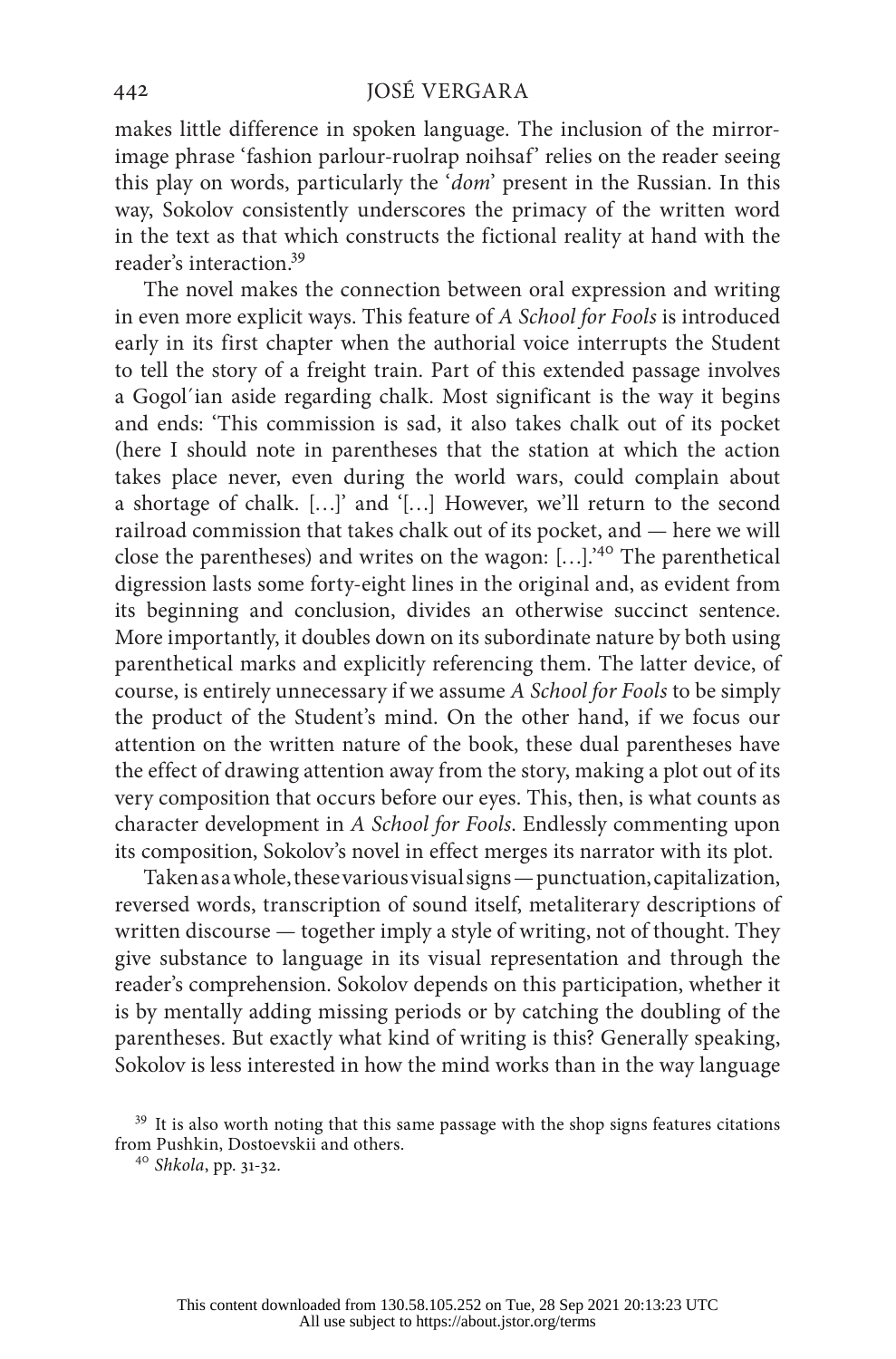manifests on paper and, in turn, creates a reality unto itself. (That is, after all, one of the chief ironies of *A School for Fools*: despite its being narrated by a mentally handicapped hero, the psychology of the work is of less import than its linguistic experimentation.) Sokolov has written about how 'nothing on the page should distract the reader from the "mellifluous flow" of the narrative', resulting in works that omit paragraph breaks, footnotes, and other such perfectly everyday features of written documents in order to immerse the reader in the imagined worlds of his works, including his essays.<sup>41</sup> This is not the flow of the mind, but the scratching of the pen. The uninterrupted passages of *A School for Fools* accentuate the constructed nature of the novel's *text*ure by disrupting typical writing and reading practices. In this way, Student So-and-So is both reduced to and personified by the text. His peculiar language becomes the only concrete thing the reader can identify with a character who remains nebulous in so many respects. While his language may be seen as something fluid in the stream of consciousness, it becomes a textualizing force.

To put the question differently, the interplay of thought and writing in *A School for Fools* may be viewed as the transformation (transfiguration) of the metaphysical into the physical, of thought into word. In addition to the strategies described above, Sokolov also achieves this effect through recurrent body imagery. He manipulates a set of images related to the corporeal that function as realized metaphors for this very process of giving shape to language. If the visual signs serve to cue the reader into the way the text presents itself as the thoughts of its narrator but ultimately reveals its textual, physical nature, then these various images amplify the effect by directing attention to the book's metafictional foundations.

## *The anatomy of language*

This technique can be seen in ways beyond how sounds and words become characters. For example, the framing stories of Chapter Two ('Now, stories written on the veranda'), which consists of a series of vignettes told from a number of perspectives, vividly depict the transition from ideal to real.<sup>42</sup>

<sup>41</sup> Quoted in Alexander Boguslawski, 'Introduction', in Sasha Sokolov, *In the House of the Hanged: Essays and Vers Libres*, trans. Alexander Boguslawski, Toronto, 2012, pp. vii–xxi (pp. xiii–xix). <sup>42</sup> Though beyond the scope of the present article, the authorial source of these stories

remains a matter of debate. Sokolov himself has provided contradictory statements. For example, speaking with Johnson, he said the author may be the subject of 'The Last Day', a young man discharged from the military who writes the short stories and, afterward, the extended tale of Student So-and-So that makes up the rest of the book. Later, however, he maintained that he himself does not know who wrote the stories, but perhaps some '"third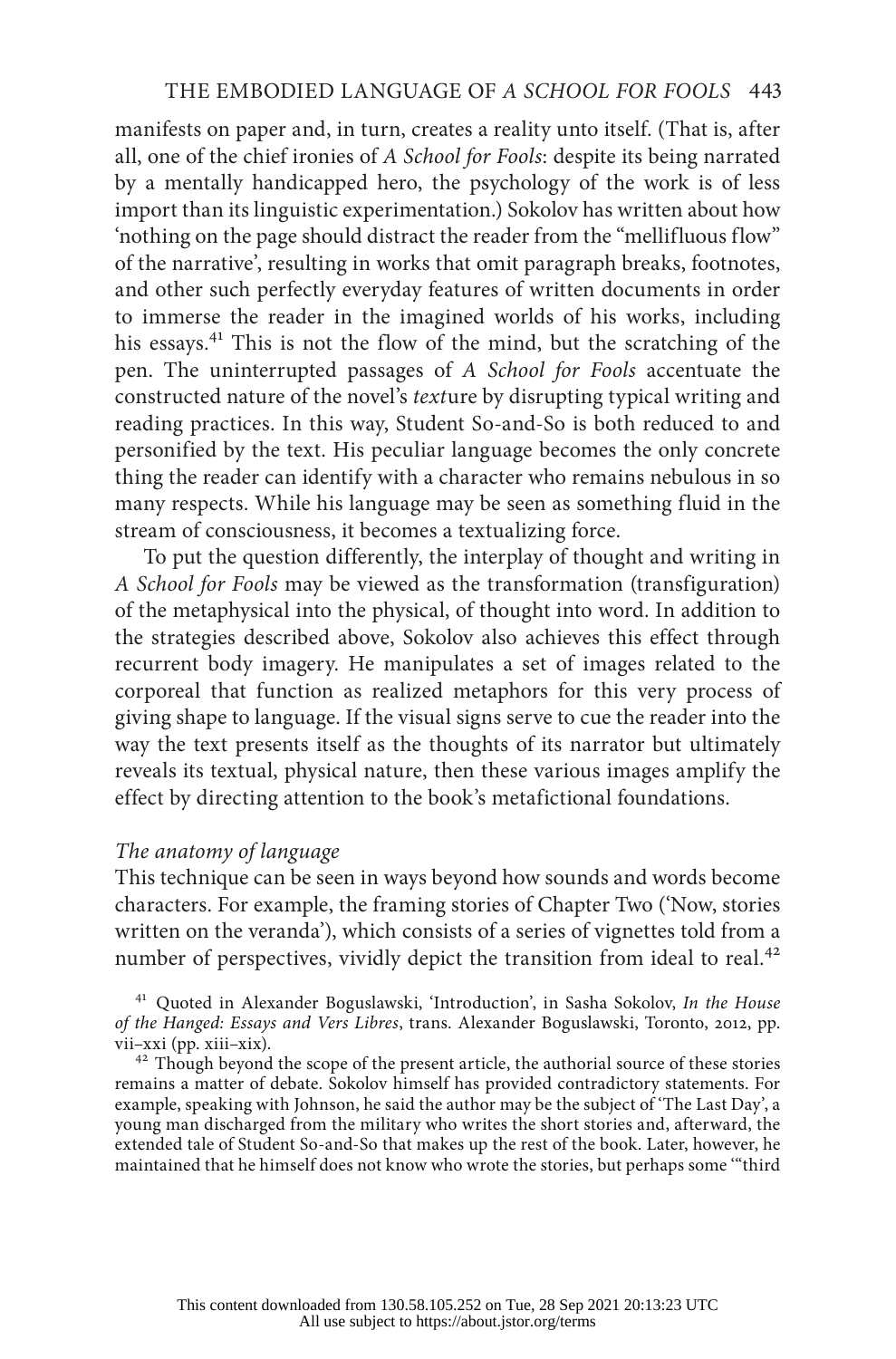The first story, 'The Last Day', begins with a young man visiting a woman as he is about to begin military service. Although she does not reciprocate his feelings, he recalls how 'in the evenings he had paced under her windows until very late, and when the windows went dark, for some reason he would keep standing there and standing there, glancing at the blackened glass'.43 Sokolov uses the window to symbolize the penetration (or, in this case, non-penetration) of an admirer into the heart of the admired. It is a barrier that keeps the man from coming into direct physical contact with her, but it also allows for patient observation.

In 'Now', the chapter's final story, Sokolov inverts the situation. Having returned home early, the man takes up work as a morgue attendant. One day he realizes that a car crash victim is the same woman whom he had admired. In this shocking encounter, Sokolov's hero loses the window, the protective barrier that separates him from both death and the corporeal in 'The Last Day'. It is a bewildering experience, and he can neither come to a better understanding of the past ('he couldn't remember her last name'), nor of the future ('it was unclear what would come next').<sup>44</sup> All that remains is the titular 'Now'. Her body equally represents a transition from the immaterial to the physical, as the attendant is finally able to make contact with the young woman he once loved, albeit only as a corpse. *A School for Fools*' second chapter therefore offers a microcosm of the novel as a whole and of its thematic and stylistic interests in rendering the simultaneous gulf between and interconnectedness of romanticized thought (the girl behind the window) and materialized writing (the body in front of the attendant). The dramatic contrast seen when comparing 'Now' with the other four chapters of the novel is simply an illusion, much like style is not

force" behind the screen' composed some parts. See D. Barton Johnson, 'Background Notes on Sokolov's *School for Fools* and *Between Dog and Wolf*: Conversations with the Author', *Canadian-American Slavic Studies*, 40, 2006, 2–4, pp. 331–40 (p. 334). Mark Lipovetsky, on the contrary, argues against Johnson's reading of the stories as the products of the Student's imagination. He suggests that they are written by the 'healthy' author who describes similar scenes in the first chapter and that this 'polyphonic structure of the narrative here becomes an embodiment of the peculiar "garden of forking paths"'. Mark Lipovetskii, 'Mifologiia metamorfoz: Poetika *Shkoly dlia durakov* Sashi Sokolova', in Lipovetskii, *Russkii postmodernizm: Ocherki istoricheskoi poetiki*, Ekaterinburg, 1997, pp. 176–96 (p. 178). Johnson's conversations with Sokolov concerning Chapter Two of the novel are available as part of the Sasha Sokolov Collection, UCSB SRC, tapes A13591/CS (12:39-14:05) and A13599/CS (33:20-35:50).

<sup>43</sup> Shkola, p. 54. For an extended analysis of this trope, see Russell Scott Valentino, *The Woman in the Window: Commerce, Consensual Fantasy, and the Quest for Masculine Virtue in the Russian Novel*, Columbus, OH, 2014. <sup>44</sup> *Shkola*, p. 69.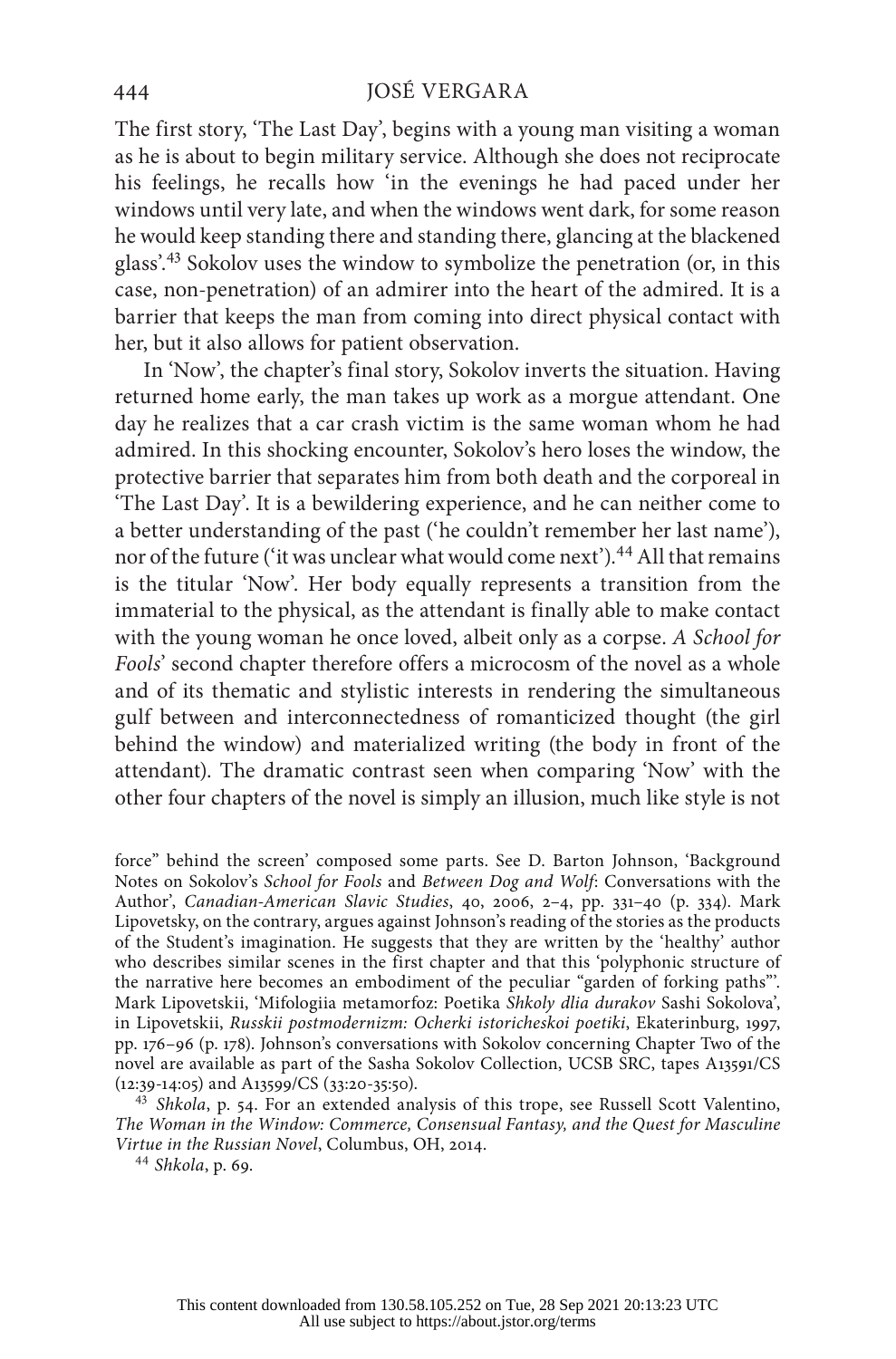equivalent to meaning in Sokolov's text. Just as the reader may approach *A School for Fools* as the romantic, unrestricted thoughts of Student So-and-So, the man previously considered his beloved in unrealistic, intangible terms. 'Now' seals the gap splitting thought and material; the reader must likewise pay attention to the book's emphasis on language as a means of simulating (that is, crafting) a physical reality.

The woman finds a counterpart in the 'untouched body' of Roza Vetrova, the 'chalky girl' whom Student So-and-So's mentor Norvegov worships and whose singing voice at one point seems to the pair the 'embodiment of purity, strength, and deadly triumphant bitterness'.<sup>45</sup> Again, the male hero expresses a desire to know the girl in person, and this same figure is associated with a death that is in turn linked with writing; chalk throughout the novel functions as a sepulchral symbol.<sup>46</sup> Put differently, to know Roza means to write her into existence, to construct a figure out of language. Until that moment, she remains an ephemeral image, a thought-ful desire that the narrator hopes to satisfy.

Student So-and-So himself expresses a similar idea when conversing with Norvegov near the end of the novel. His mentor, who, again, has died at some point earlier in the narrative, sold his skeleton before his death, and it found its way to the school. Student So-and-So says that he will do the same when he is no more, and 'whole generations of fools […] will study the structure of the human skeleton by means of our imperishable carcasses. Dear Savl Petrovich, isn't that the shortest path to immortality?<sup>47</sup> This skeleton of an imaginary hero (the Student) who invents other imaginary characters (Norvegov, Veta and so on) can only be the text of *A School for Fools*, which he weaves in collaboration with the purported author and the reader. Language itself is given this linguistic body that he shares with future generations of the school for fools, whether it be Soviet Russia or a wider readership.<sup>48</sup> The immortality that he seeks is the same immortality of Pushkin's monument: the legacy of his thought made real in the form of a written text.

<sup>&</sup>lt;sup>45</sup> Ibid., pp. 112, 127.  $4^6$  See, for instance, ibid., pp. 31–32. Sokolov has commented on the link between the colour white (for example, chalk) and death. See UCSB SRC, Sasha Sokolov Collection,

tape A13599/CS (49:50-50:25).<br><sup>47</sup> *Shkola*, p. 165. The skeleton might also be linked to the chalk described earlier, as they<br>represent two forms of calcium, one more solid than the other.

<sup>&</sup>lt;sup>48</sup> For readings of *School* that emphasize its allegorical or political undertones, see Boguslawski, 'Sokolov's *A School for Fools*', pp. 91–97, and Ludmilla L. Litus, 'Saša Sokolov's Škola dlja durakov: Aesopian Language and Intertextual Play', *The Slavic and East European Journal*, 41, 1997, 1, pp. 114–34.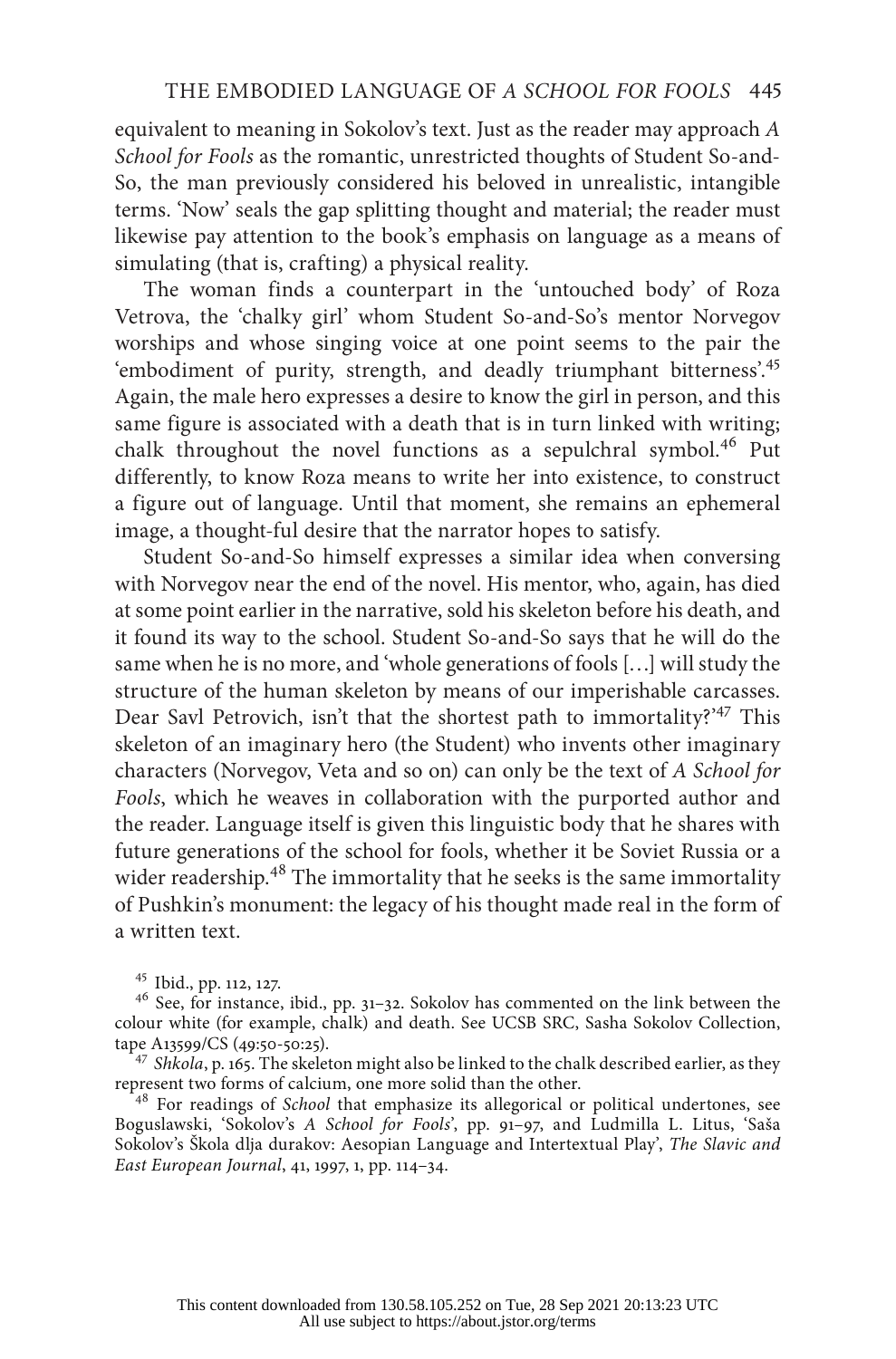Sokolov at various points vividly describes the difficulties that can stem from such a project. One scene of several depicting Student So-and-So copying newspaper articles at his father's command exposes the metaphorical, linguistic violence involved. As the father completes an inspection of his ward and domain, the son's body is described in the following graphic terms:

He sees how you sit at the desk diligently  $-$  the diligence is expressed in the way you bow your closely cropped head to the side and awkwardly bend your back, as if someone had smashed you, yes, as if you were thrown onto the rocks from a lofty cliff, and then they had approached you and smashed you some more with the help of blacksmith tongs, which hold the white-hot ingots — writing. $49$ 

Everything that divides the subject ('you') and the verb ('writing') is caught up in the act of his writing. For the Student, this activity is simply torture. Rather than the liberating, special sensation that writing normally produces in the Student, this repetition brings him suffering, at least in his imagination. The composition becomes personified in his twisted body, as if giving form to the meaning and struggle of writing.

Sokolov's use of body imagery as a substitute for the concept of writing extends further and touches more characters. He sets up, for instance, a telling contrast between Student So-and-So's unnamed father and his teacher, Norvegov. In both cases, Sokolov links the characters to a printed page of text through evocative chiaroscuro. The father, who works as a prosecutor and an agent of Soviet power, is bathed in chalky white but without any of the potentially positive connotations seen in descriptions of Roza: 'He was white, like those places in the newspaper where there's nothing written.'50 In opposition, Norvegov adorns his 'head' with a light hat covered with little holes to increase ventilation. Apparently, Student So-and-So informs the reader, they decided at the factory that 'the dark little holes against the light background must mean something, be worth something, that it's better than nothing, that is, it's better with holes than without them'.<sup>51</sup> Each character symbolizes the pages of the book, perhaps even the one we hold in our hands, but their differences are striking. The father's figurative page remains as blankly hollow as the propagandistic newspaper articles that he has his son copy. Sokolov associates Norvegov,

<sup>49</sup> *Shkola*, pp. 110–11. <sup>50</sup> Ibid., p. 56. <sup>51</sup> Ibid., p. 16.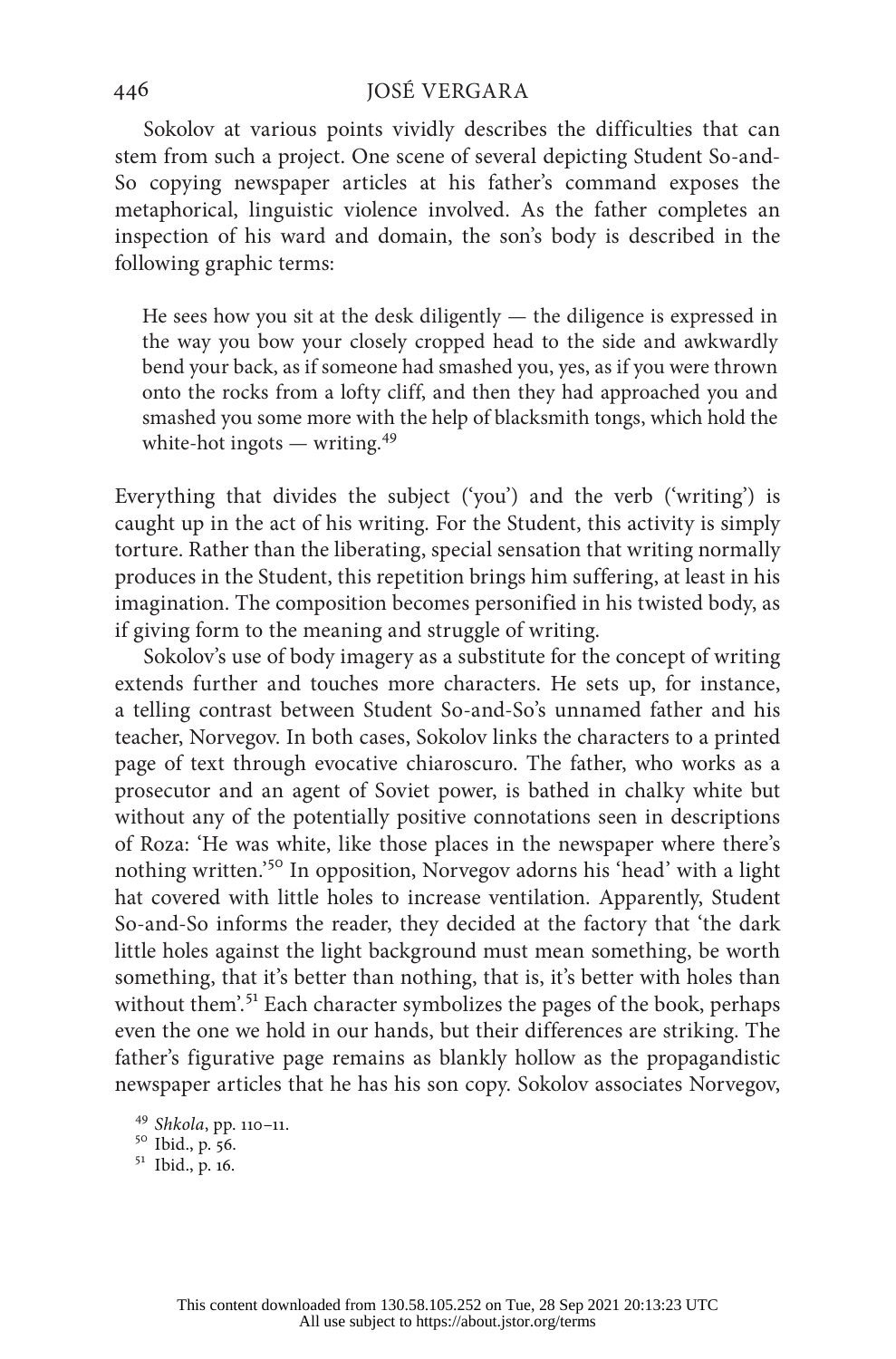on the other hand, with the black holes — that is, the letters — set against the backdrop of the white hat  $-$  the page.<sup>52</sup> Norvegov expresses the values that Sokolov champions in the novel: freedom of thought, ties to nature and bravery in the face of oppression. If both the prosecutor and the teacher's images-*cum*-bodies are portrayed in terms of pages from a book, only the latter personifies something truly meaningful and fully realized. Norvegov may be considered an eccentric within the world of the novel, but his ideas are permitted to flourish and dictate the text's progression in some essential ways. After all, he becomes well known in the dacha community for his habit of walking barefoot.

To trace the podiatric theme further, perhaps the most significant transformation occurs at the novel's end when the Student and his author depart the scene in search of more paper: 'Happily chatting and counting our pocket change again, slapping each other on the shoulders and whistling silly songs, we walk out into the thousand-footed [*tysiachenoguiu*] street and in some miraculous manner are transformed into passers-by.'<sup>53</sup> That this line also concludes the pair's conversation about the creation of *A School for Fools* makes it especially noteworthy. Through this open-ended leap into the unknown, the Student becomes part of the fabric of life, while the author (Sokolov's stand-in, the transcriber) elects to join his character in the texture of fiction. Sokolov here welcomes the effervescence of the present moment, much as at the end of Chapter Two when the morgue orderly recognizes the woman from his past. Both hero and author are changed into part of this many-*footed* figure, Sokolov's recurring literary embodiment of life in all its complexities and movement. It in turn metaphorically acts as a symbol of thought become corporeal in the way the Student seems to escape the boundaries of the book. The imagined time of *A School for Fools* merges with the reader's real time, as the hero (language) becomes flesh in a kind of literary re-enactment of logos in its Biblical incarnation.

Their departure can likewise be productively compared to the scenes in which Student So-and-So recounts his transformation into a white water lily when he floats on his father's rowboat: 'And I tried to take up the oars, I extended my arms to them, but nothing came of it: I saw the

<sup>&</sup>lt;sup>52</sup> The same connection between Norvegov and the black/white contrast is picked up again later in the novel when he tells his students the tale of the 'Carpenter in the Desert'. The eponymous craftsman transforms into a 'large black bird with a straight white beak', and the man that is crucified upon the cross built by the carpenter states that he used to have a 'small zebra'. Ibid., pp. 134, 136.

 $53$  Ibid., p. 169. This same image appears earlier in the novel (pp. 125, 154).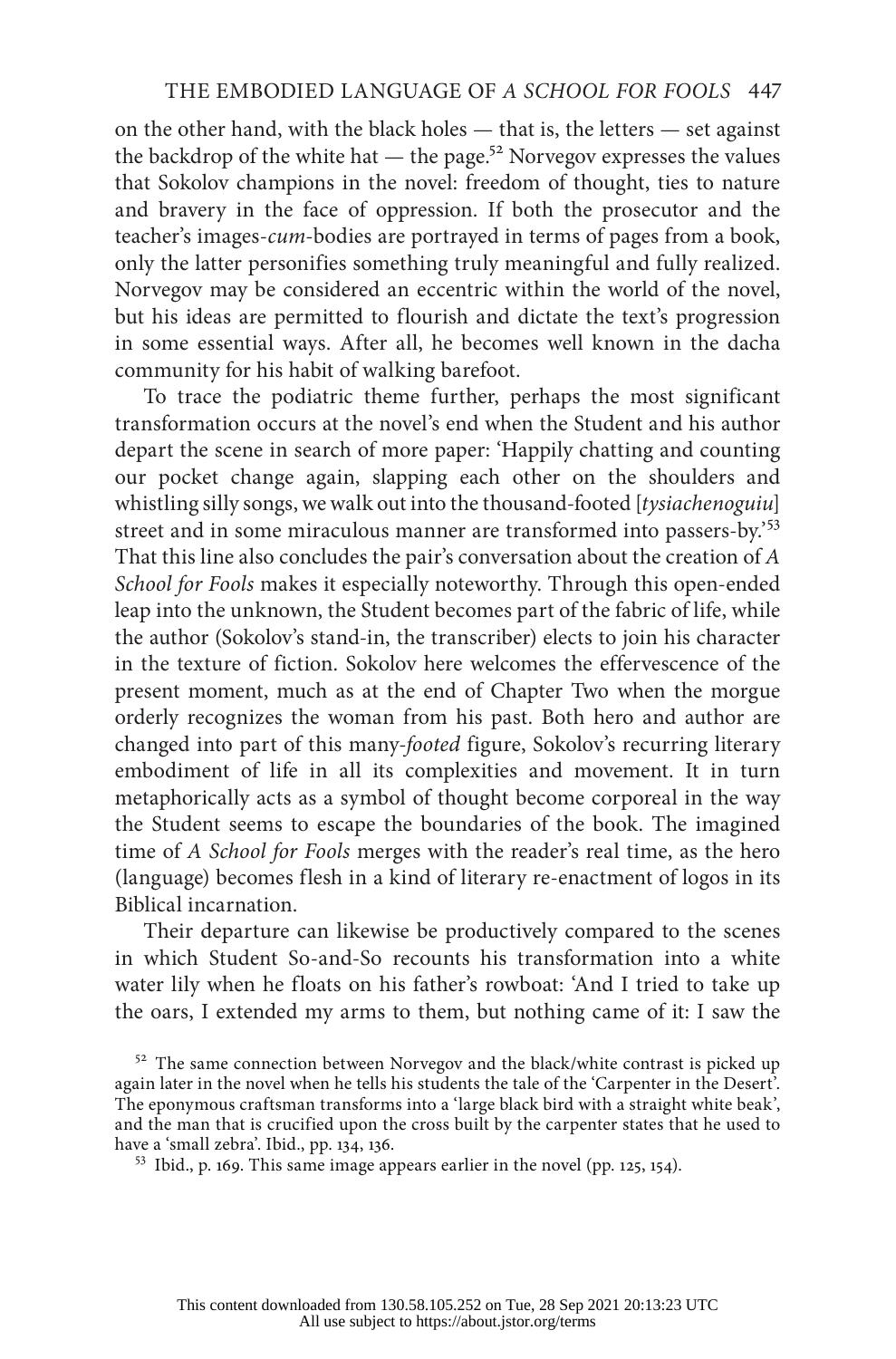handles, but my palms didn't feel them.<sup>'54</sup> In terms of the present analysis, the Student's confession might be read as the hero giving substance to his ideas in the form of a white lily: a symbol of purity and nature. To read somewhat against the grain, though, it may alternatively be understood as an imperfect conversion when placed alongside the novel's end. One of Student So-and-So's central concerns is to understand himself in terms of the physical world. His transfiguration into a flower, during which he feels his limbs become permeable, suggests a state of being that remains abstracted in a way; the flower lacks the physicality of the multi-footed mass that wanders with assurance and power into a bustling life at the end of *A School for Fools*. Only there does Sokolov achieve the *full* merging of character with author, imagined time with real time, immaterial thought with physical text.<sup>55</sup>

## *Conclusion*

This, then, is the central tension felt throughout Sokolov's novel: what might be considered real in a text where everything seems to spring from the mind of a schizophrenic hero? Put simply, what matters? Sokolov relieves this pressure by immersing his book in the differences between thought and writing as depicted on the page, as well as by deploying a string of images that constantly remind the reader that it is all an illusion. What remains by the time we reach the last page is the idea that language alone constitutes the core of the novel on all levels: narration, plot, character, style.

On the one hand, the subtle play with standard elements of writing such as punctuation emphasizes the constructed, text-based nature of *A School for Fools*' fictional world. It allows us to understand that we are not truly getting a glimpse into the mind of Student So-and-So, so much as a written transcription of his ideas and reality. The graphic signs, upon closer inspection, disrupt our sense of what the Student's narrative is, and in doing so, they elevate the written word as a source of being. On the other hand, when Sokolov describes his characters in terms of body imagery that is furthermore closely associated with concepts related to writing, they become emblems of the text's composition, not of people or ideas proper.

 $54$  Ibid., p. 27.<br> $55$  The structure of a collection of water lilies as viewed from underwater can be said to resemble a 'thousand-footed' being with its many stems dropping into the water from the floating leaves atop the pond. Sokolov may well have had such connections in mind, but my focus here remains on the physical nature of his images and their connections to the human body.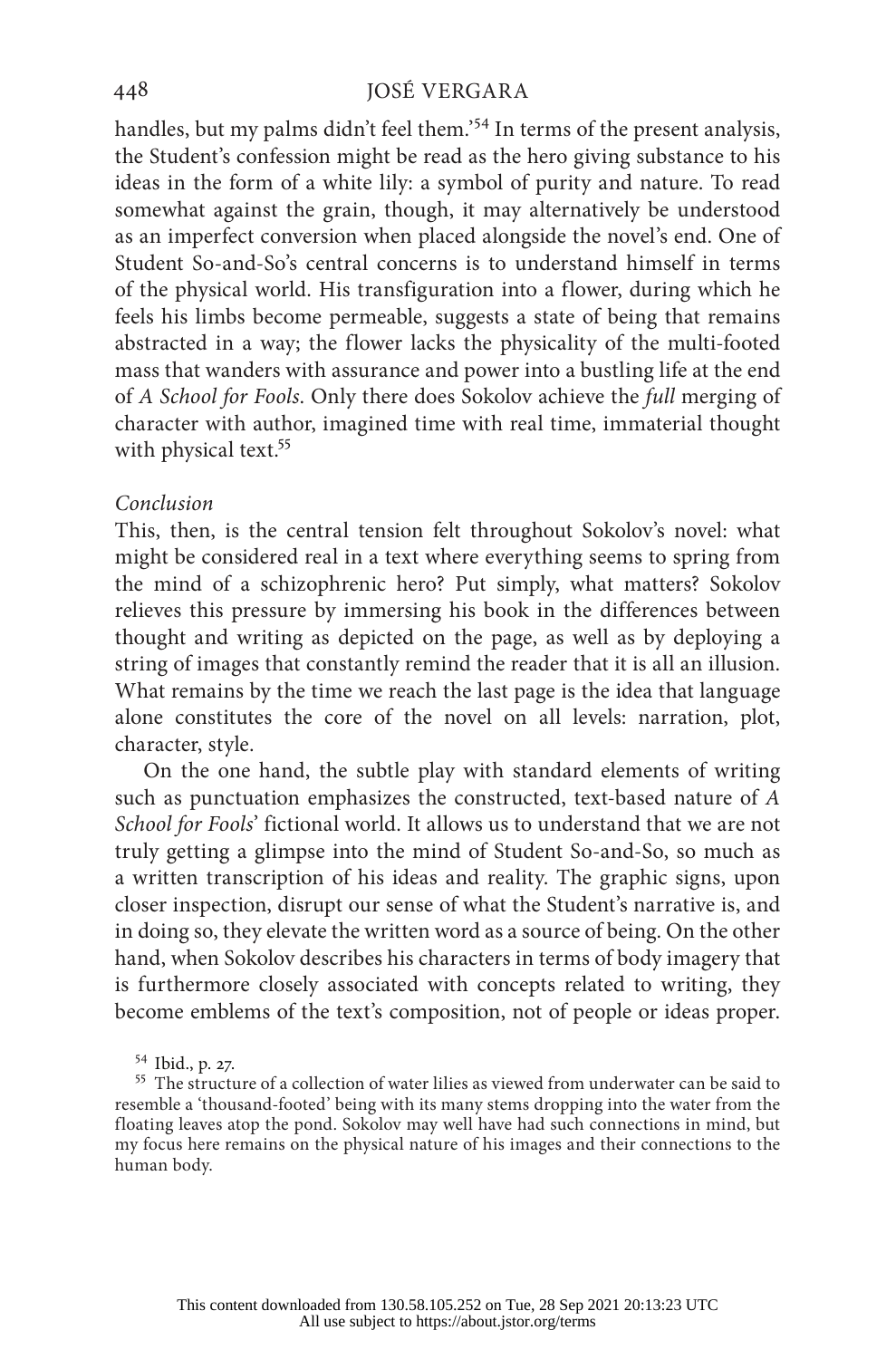This beguiling characterization is bolstered by the deceptive manner in which the narrative calls to be read as the Student's thoughts but must instead be viewed as a document that requires the reader's interaction for full effect. These two techniques function in tandem to shape a text that seemingly wills itself into being.

In addition to the novel's closing with its multi-footed street, one other scene best expresses its centripetal energy. Having learned that the Student visited his apartment and found an unfamiliar woman residing within, Norvegov becomes disconcerted. He asks his mentee to better describe this woman, if only through a metaphor, and Student So-and-So obliges by providing a series of recognizable images: 'the cry of a night bird, incarnated in human form', a wilting flower, the 'ashes of a burned love' and the 'chalky angel' statue that adorns the boy's grandmother's gravesite.56 This catalogue, of course, includes several key images from *A School for Fools*' repertoire: the nightjar bird with which the Student associates himself, the flowers to which Veta and the Student (and, notably, their bodies) are compared, the young man's deceased beloved in Chapter Two and the chalky girl Roza Vetrova. This chain of comparisons found near the book's end thus fulfils two purposes. First, it reiterates some of the central ideas, images and characters that have been linked to the idea of writing. These various iterations highlight *School*'s metafictional underpinnings. When Norvegov asks Student So-and-So to describe the unknown woman in his apartment, he tasks the Student with a creative undertaking; by describing her not directly, but through metaphor, he allows her to be transformed and rewritten, as it were. That the images the Student uses are quite familiar to the reader by this point and strongly associated with the concepts of the written and the bodily emphasizes the real conceit of the novel: word, not thought, is what makes the world. Not unlike how the reader must comprehend the unreliable quality of Sokolov's punctuation and visual markers to understand the text's true nature, reading the body parts strewn throughout as metafictional features of the work accentuates the same technique.

It is perhaps this approach to writing that has led some critics and readers to complain of Sokolov's total solipsistic aestheticism, a deep dive into style over substance. As has been demonstrated here, Sokolov's wordweaving involves much higher stakes than a simple play on words. He, in fact, invokes a (fictional) world through language and especially through the written word. It is therefore an issue of life and death. As he puts it in

<sup>56</sup> Ibid., p. 150.